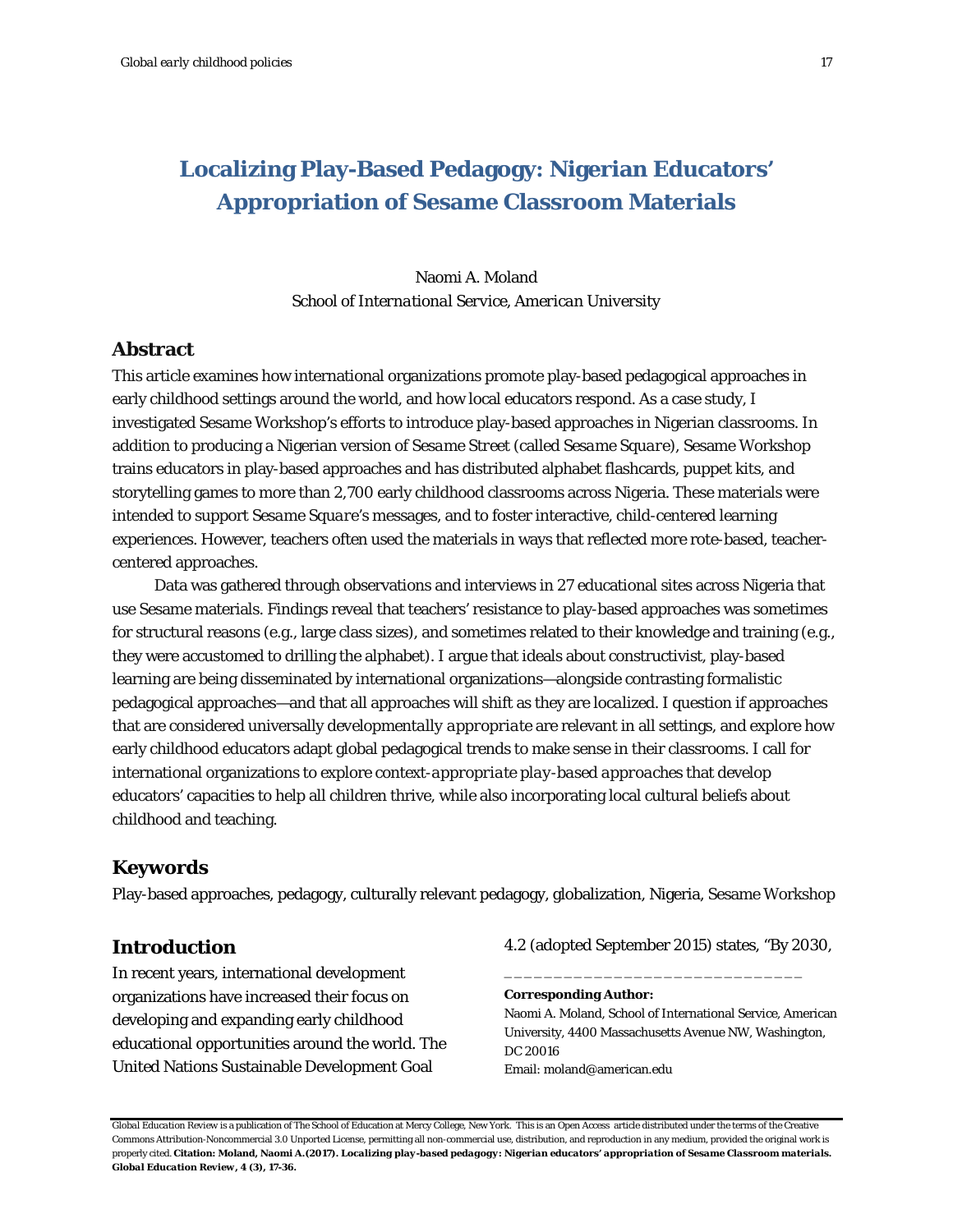ensure that all boys and girls have access to quality early childhood development, care, and pre-primary education so that they are ready for primary education" (Sustainable Development Goal 4, 2017). As formalized early childhood education has expanded around the world, debates continue (and take new forms) about the best ways to educate young children. While many experts emphasize the importance of playbased and interactive learning, more *academic* and teacher-directed approaches are also widespread (Davey & Lundy, 2011; Fuller, 2007). Some raise concerns that increasingly rigorous accountability measures are leading to inappropriate academic pressure and testing even at very young ages, and that these practices do not reflect what we know about developmentally appropriate pedagogical strategies (Bodrova, 2008; Fuller, 2007).

International organizations play a role in diffusing various early childhood education approaches. Scholars critique a *global education reform movement* (GERM) for exporting market-based accountability measures to education systems around the world (Sahlberg, 2014). Such reforms are often associated with increased assessment and more rigid, teacherled pedagogical approaches. However, international organizations are also disseminating play-based approaches for early childhood education.

This article examines one such organization, Sesame Workshop, which creates television programs, trains educators, and distributes interactive educational materials around the world (Cole, 2016). Sesame Workshop collaborates with local production companies to create more than 30 international versions of *Sesame Street*, which are viewed by more than 156 million children in 150 countries around the world (Cooney, 2016; Sesame Workshop, 2017). Sesame Workshop also distributes educational materials to schools, community centers, and orphanages (described further below). In Nigeria, these materials were

intended to support the messages on Nigeria's version of *Sesame Street* (called *Sesame Square*), such as literacy and numeracy skills, healthy habits, and respect for diversity.

In this article, I examine how Sesame Workshop promotes play-based learning in Nigeria, and how educators respond. My research questions are:

> 1. How does Sesame Workshop promote play-based approaches to early childhood educators in Nigeria? 2.How do Nigerian educators use Sesame's play-based educational materials in their classrooms?

To answer these questions, I conducted ethnographic observations in two caregiver<sup>1</sup> training sessions and 27 educational sites in five states across Nigeria. I also repeatedly interviewed Sesame teacher trainers and conversed with teachers. Findings reveal that many educators struggled to implement playbased learning approaches and sometimes used the Sesame materials in teacher-directed ways that promoted rote memorization. These findings echo those of other scholars who have observed educators' discomfort in African countries with constructivist, learner-centered pedagogical approaches (Mtika & Gates, 2010; O'Sullivan, 2004; Vavrus, Bartlett, & Salema, 2013). Studies have documented several possible reasons for why teachers resist constructivist approaches, such as structural reasons (large class sizes, inadequate classroom space, and rigid school schedules) and knowledge and attitudinal reasons (including inadequate training, previous experiences, and cultural beliefs about authority and knowledge acquisition) (Schweisfurth, 2011; Vavrus et al., 2013).

My findings align with these scholars' findings; I document how structural, knowledge, and attitudinal factors contribute to teachers' discomfort with play-based methods. However, this study is different in that it highlights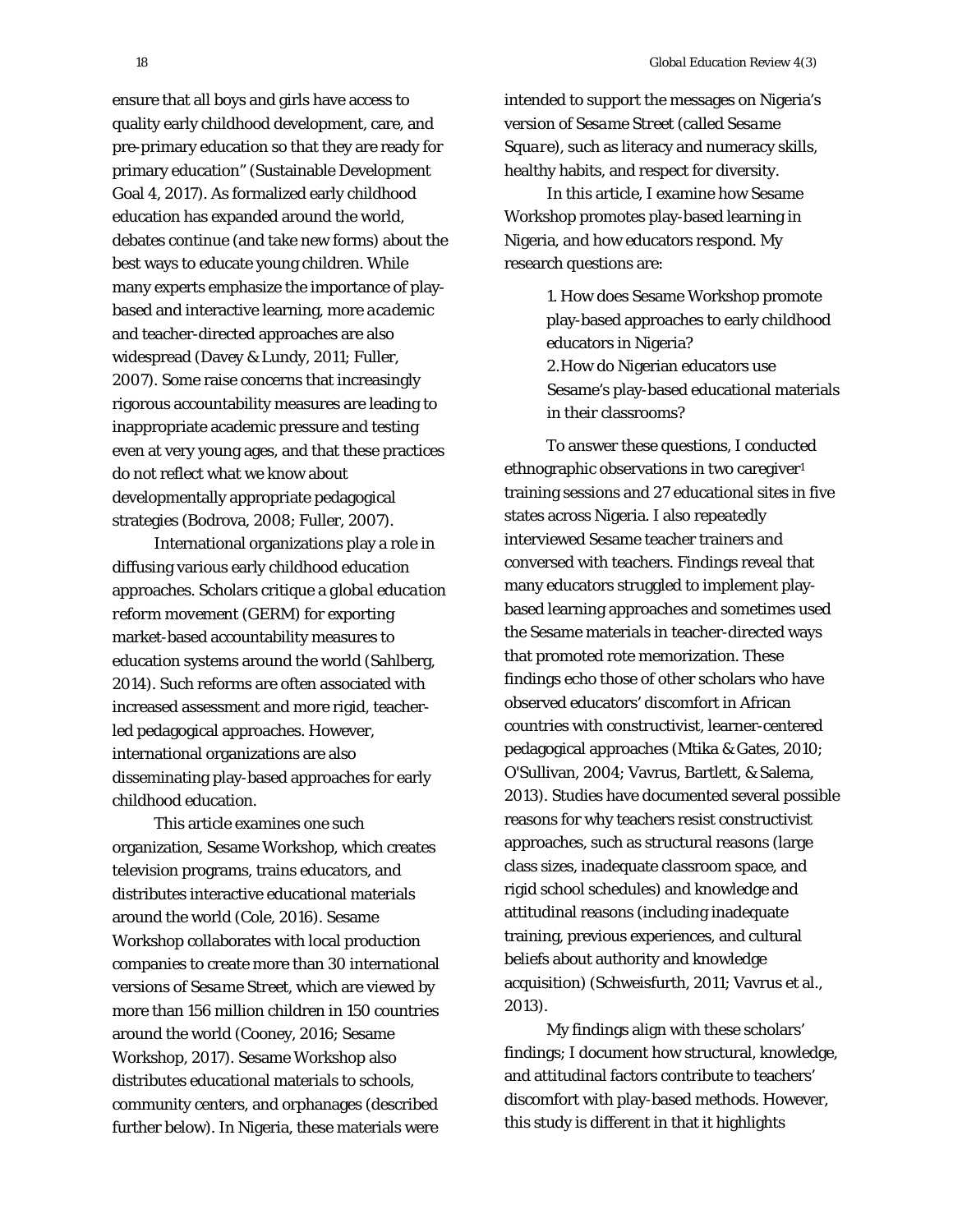specifically how educators repurpose materials that are designed to be constructivist, and use them in more didactic ways. Moreover, this study is unique because it examines these dynamics in early childhood settings, rather than in primary or secondary school settings. Many early childhood experts suggest that constructivist, exploratory, play-based pedagogical approaches are particularly important in early childhood settings (Bodrova, 2008; Lobman & Ryan, 2007). The fact that rote-based, teacher-centered approaches persist in early childhood classrooms in Nigeria may have a negative impact on young children's development.

On the other hand, this study questions whether play-based pedagogical approaches are logistically and culturally appropriate in all contexts. Early childhood experts who speak about pedagogical approaches that are *developmentally appropriate* suggest that all children go through similar biological stages that require certain pedagogies. However, ideas about child-rearing are culturally bound (Lancy, 2015). While it may be impossible to determine what pedagogical approaches are culturally *indigenous* to Nigeria, educators may need to draw from different approaches to find one that best suits their sociocultural context. I borrow from Vavrus's (2009) concept of *contingent constructivism* to investigate how Nigerian teachers adapt Western conceptualizations of play-based learning to be more appropriate in Nigerian settings.

# **The Global Diffusion of Constructivist and Formalistic Pedagogical Approaches**

In recent decades, debates about pedagogical approaches are increasingly circulating in international development discourses. As enrollment levels in formal schooling have expanded dramatically around the world, concerns about the quality of learning have become central (Barrett, Sayed, Schweisfurth, & Tikly, 2015). A key component of these discussions are concerns about teaching quality, and whether teachers engage in "teachercentered approaches" or "learner-centered pedagogy" (Schweisfurth, 2015; Vavrus, Thomas, & Bartlett, 2011). These two pedagogical approaches are linked respectively to formalistic and constructivist educational philosophies (Fuller, 2007; Vavrus & Bartlett, 2012). Teacher-centered approaches are often associated with formalistic pedagogical theories that emphasize rote learning, rationalized and standardized knowledge, and teachers lecturing from the front of the room (I borrow the term "formalistic" from Vavrus, 2009). In contrast, learner-centered pedagogies are understood as constructivist classroom practices wherein students interact with the teacher in more egalitarian ways, may work in cooperative groups with other students, and construct knowledge through interaction, questioning, and experimentation (Mtika & Gates, 2010; Vavrus et al., 2011).

Scholars emphasize that these two pedagogical approaches are better understood as a continuum than as absolutes (Schweisfurth, 2015) and that many teachers employ "hybrid practices" and "mixed pedagogies" (Mtika & Gates, 2010). That is to say, there are approaches that are more and less learnercentered, and teachers may utilize different approaches in different contexts and for different purposes (Barrett, 2007). The pedagogies that teachers use are intimately tied to cultural contexts, beliefs about authority, and conceptions of knowledge production (Vavrus & Bartlett, 2012).

Many international development organizations promote constructivist, learnercentered pedagogies (Mtika & Gates, 2010; Schweisfurth, 2015). Reports from organizations such as The World Bank and UNESCO highlight the need for teachers to adopt more constructivist approaches (Vavrus et al., 2011). Following global trends, many national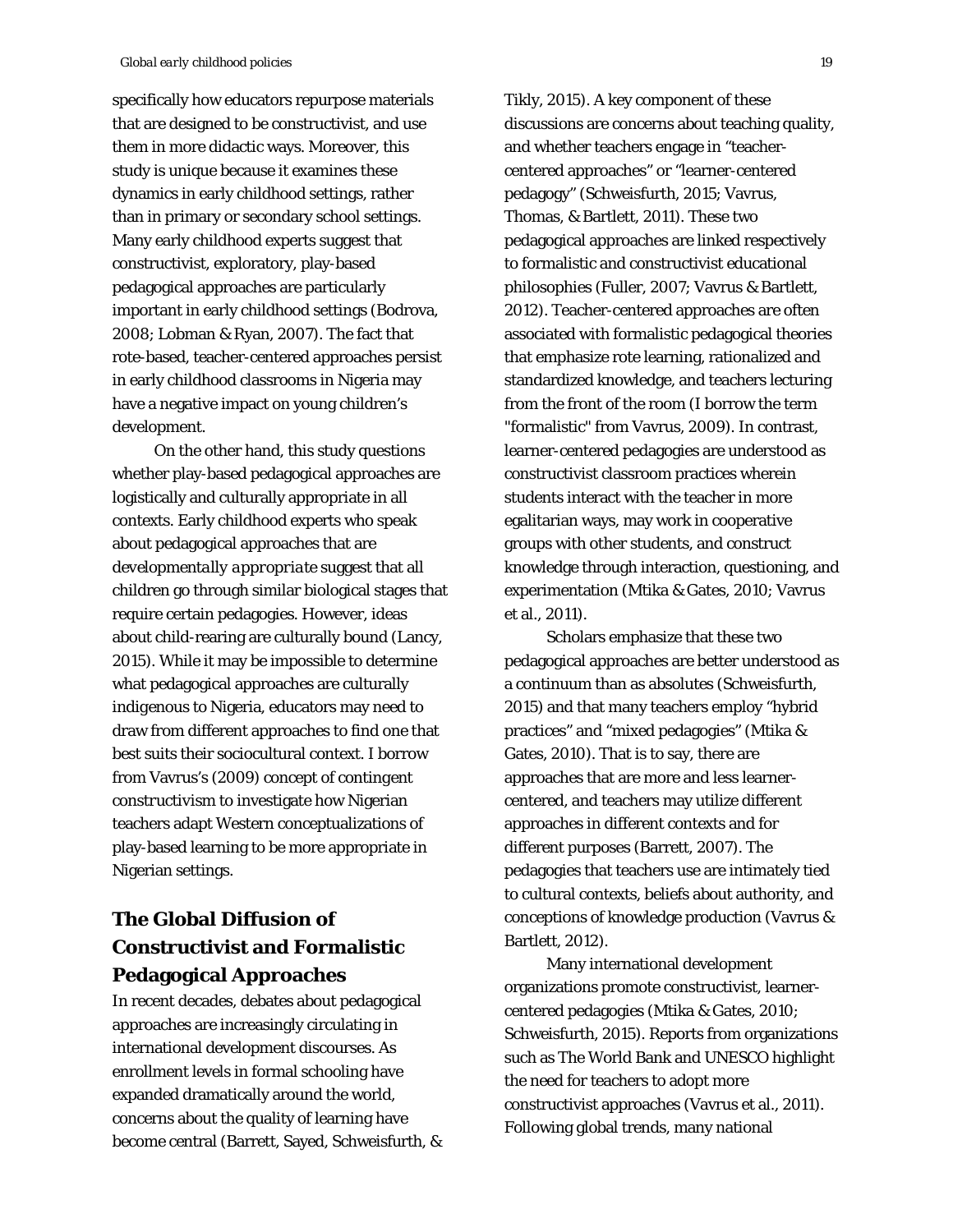governments are also instituting educational reforms—including teacher education reforms that promote constructivist pedagogies (Vavrus et al., 2013). At the early childhood education level, related recommendations often advocate play-based learning as a foundation for approaches that prioritize children exploring, interacting, and questioning authority (Davey & Lundy, 2011; Subramanian, 2015).

Some scholars laud the global diffusion of constructivist approaches. In addition to fostering students' academic learning, they explore how such approaches develop students' critical thinking skills and their ability to question authority—and that these are important skills for promoting human rights and peaceful attitudes (Bajaj, 2011; Schweisfurth, 2015; Subramanian, 2015). Others raise concerns about the global promotion of learnercentered approaches. Tabulawa (2003) asserts that while learner-centered pedagogy is often justified in educational and cognitive terms, it should be understood as affiliated with certain economic and political ideals. He connects learner-centered approaches to Westernization, neoliberalism, democratization, and capitalism. Other scholars, who may be less cynical about aid agencies' reasons for promoting constructivist pedagogies, still question whether these approaches make sense in all settings (Hardman, Abd-Kadir, & Smith, 2008; O'Sullivan, 2004; Vavrus, 2009).

Despite global efforts to promote more constructivist approaches, formalistic approaches persist in many countries. Particularly in sub-Saharan Africa, researchers have found many classroom interactions to be based on a "We teach, students listen" (Stambach, 1994) model wherein teachers lecture and students are expected to memorize (Hardman et al., 2008; Moloi, Morobe, & Urwick, 2008; Mtika & Gates, 2010; O'Sullivan, 2004). Scholars explore many possible reasons for why formalistic approaches persist, including teachers' training and experiences, cultural

authority structures and epistemological beliefs, and infrastructural reasons (such as large class sizes and limited materials) (Schweisfurth, 2011; Vavrus et al., 2013).

Scholars also document how teachers may be hesitant to use constructivist approaches when students are still assessed in standardized ways (Bartlett & Vavrus, 2013; Schweisfurth, 2015). These concerns are connected to fears that a *global education reform movement* (GERM) is leading to greater standardization, increased assessments, and more stringent accountability measures (Sahlberg, 2014). Accountability-based reform measures in the U.S. have led to more assessment and standardization—even at the preschool level leading many early childhood educators and policymakers to focus more on academic versus play-based, interactive pedagogies (Bodrova, 2008; Fuller, 2007). GERM may be leading to more teacher-centered, standardized early childhood approaches around the world.

Throughout debates about constructivist versus formalistic pedagogical approaches—and who is promoting, appropriating, and resisting these approaches around the world—we have limited knowledge of how these dynamics play out in early childhood settings (for an exception, see Subramanian, 2015). Debates between constructivist versus formalistic approaches run parallel to longstanding discussions about the best ways to educate young children. Fuller (2007) outlines the history and tenets of three approaches to early childhood education. First, the "liberal humanist" approach (drawing on philosophies from Froebel to Rousseau and Piaget) emphasizes constructivist notions, wherein learning occurs when children's natural curiosities are fostered and children engage in discovery and play to develop knowledge. Second, Fuller defines a "skilling" approach as the belief that "the upbringing of children should focus on imparting certain cognitive *skills* and plugging three- and four-year-olds into the classroom's social routines, getting them ready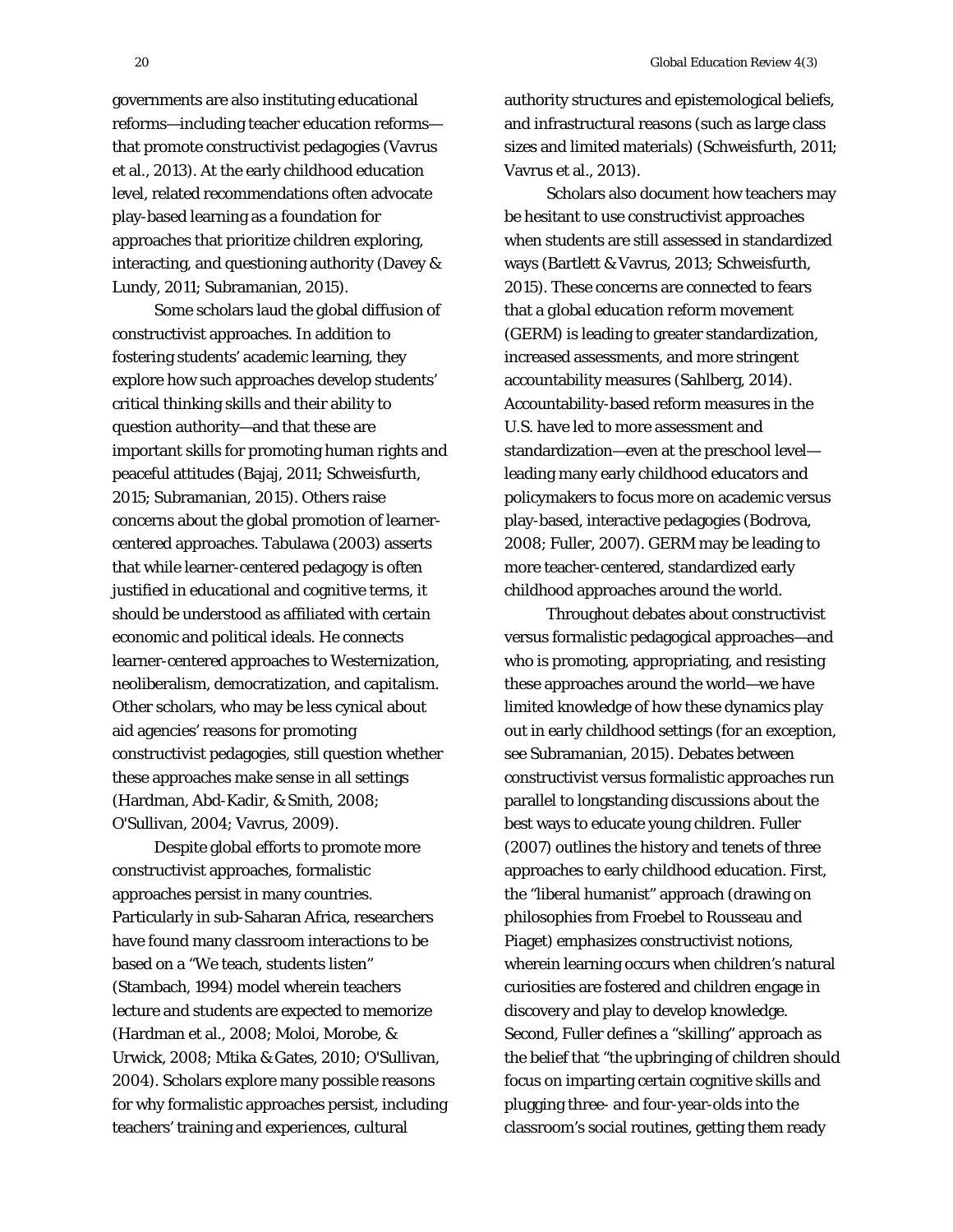for school" (2007, p. 6). The third approach is a "cross-cultural" conception of childrearing, which denies that there is—or should be—one universal way of raising children, and highlights the importance of building on children's cultural frameworks (2007, p. 7). The "liberal-humanist" and "skilling" approaches, in particular, align with constructivist and formalistic pedagogical approaches, respectively. Notably, both "liberalhumanist" and "skilling" approaches adopt *developmentalist* perspectives—believing that children progress through certain stages. "Crosscultural" approaches (related to *reconceptualis*t early childhood theories) critique the concept of "developmentally appropriate," emphasizing that constructions of "normal" development are culturally bound (Cannella, Swadener, & Che, 2007).

Vavrus's (2009) study provides a particularly apt model for this study on Nigerian educators' responses to play-based materials. She conducted ethnographic research at a Tanzanian teachers college that promoted constructivism and learner-centered pedagogy. While pre-service teachers in the college seemed to understand and accept constructivist approaches, they struggled to implement them in their own secondary-level classrooms. Vavrus explored possible structural, knowledge, and attitudinal reasons for this disconnect. She also observed one teacher who modified constructivist approaches to fit the constraints of his classroom. While he continued to teach in a lecture-based whole-group format, he utilized question and answer techniques that promoted critical thinking. Vavrus deemed this practice "contingent constructivism" and emphasized that such teachers "need to be rewarded, not admonished, for recognizing the limitations of [constructivist] methods when conditions do not warrant their use" (2009, p. 310).

My study follows Vavrus's (2009) work and similar work by other scholars (Moloi et al., 2008; Mtika & Gates, 2010; O'Sullivan, 2004) by examining how teachers are trained in

constructivist, play-based approaches, and how they use (or do not use) these approaches in their classrooms. My findings show that teachers rarely used Sesame materials in the play-based, learner-centered ways that Sesame Workshop intended. These findings align with several other studies that show incongruences between the learner-centered approaches teachers learn and what actually occurs in classrooms. It is notable that my findings in early childhood classrooms align with findings of studies that take place in primary (Moloi et al., 2008; O'Sullivan, 2004) and secondary (Mtika & Gates, 2010; Vavrus, 2009) classrooms. We may expect that early childhood educators would be more likely to use play-based, interactive approaches. My findings suggest that formalistic approaches pervade at all levels of education in Nigeria. Some scholars fear that teacher-centered, rote-based methods may be particularly inappropriate at the early childhood level (Bodrova, 2008; Copple & Bredekamp, 2010). Scholars, policymakers, and educators may need to negotiate pedagogical approaches that make sense in Nigerian settings but also promote learning among Nigeria's youngest children.

## **Sesame International and the Promotion of Play-based Learning**

*Sesame Street* is one of the longest running children's television programs (on air in the U.S. since 1969), and certainly the most widely broadcast around the world (Cole, 2016). Television is only one of the platforms it uses to pursue its stated mission to help children "grow smarter, stronger, and kinder" (Sesame Workshop, 2017); it also creates radio programming, DVDs, website/mobile applications, and classroom materials. While international versions of *Sesame Street* have aired since the early 1970s, Sesame Workshop has recently focused more on using the program as a tool for international development. The United States Agency for International Development (USAID) has funded nine versions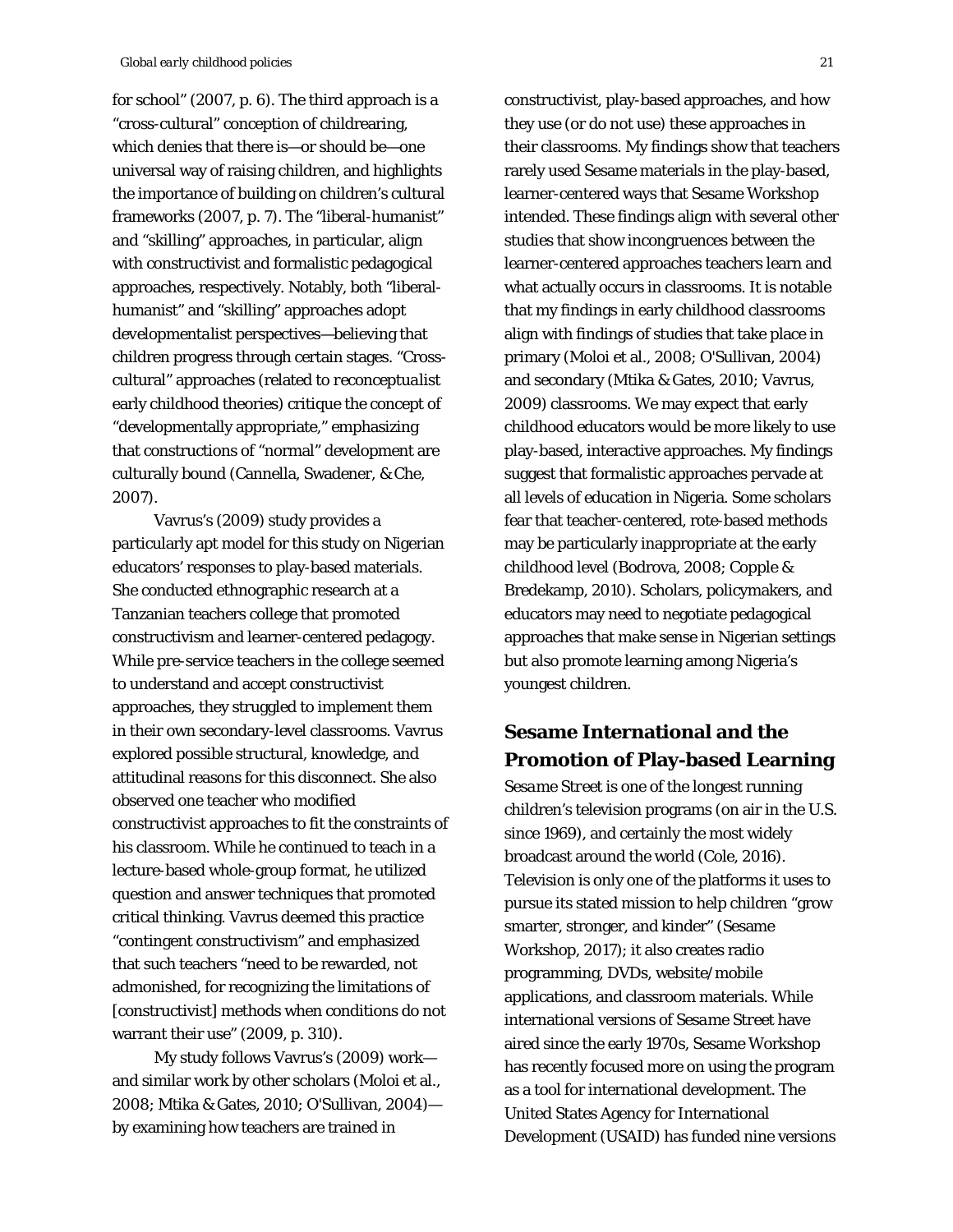of the program, and the program's goals align with international development objectives about promoting universal primary education and girls' education, combatting HIV/AIDS and other diseases, and fostering intercultural peace (Cole, 2016). In general, research has shown that *Sesame Street* and its international versions have been successful in teaching academic skills, healthy habits, and peaceful and tolerant worldviews (Cole, 2016).

Educating children in entertaining, playbased ways has been central to Sesame Workshop's approach since the beginning, and these strategies are consistent across Sesame's international programming. Sesame Workshop researchers have found that co-productions have helped shift attitudes about early childhood education. For example, Cole and Lee (2016) summarized internal research on *Sisimpur*, the Bangladeshi version of *Sesame Street*:

> Education [in Bangladesh] was often seen as a process of rote memorization rather than engaged, joyful learning (Kibria, 2005). Researchers noted a shift in these attitudes a year after Sisimpur's broadcast. Teachers reported that the series inspired them to be more creative in their teaching [...] and parents were more likely to think about parenting as involving active interactions with children than before (Kibria, 2006).2 (Cole & Lee, 2016, pp. 59- 60)

This reporting of research illustrates Sesame Workshop's hopes that co-productions can promote creativity, "engaged, joyful learning," and "active interactions." Similarly, Lee et al., (2016) write about how the radio version of the Afghan co-production, *Bagch-e-Simsim*, "helped mothers understand how to treat their children, and to encourage their learning and self-expression" (2016, p. 113). These examples show how Sesame Workshop staff members and researchers (including local staff) hope that programs can promote playbased learning among young children, *and* influence teachers and parents to interact with children more creatively.

While Sesame television and radio programs may influence teachers' and parents' approaches, Sesame Workshop also engages in more direct caregiver training. In the U.S. and around the world, they have created kits with caregiver guides and educational books, games, DVDs, and other materials for children. Sesame trains caregivers on the use of the materials (as described below in Nigeria). Such trainings are also intended to teach developmentally appropriate strategies for teaching young children.

## *Sesame Square* **Comes to Nigeria**

When Sesame Workshop and USAID decided to create a co-production in Nigeria, they were fully aware of the educational challenges there. The Nigerian government has struggled to provide adequate education for its population, and regional, ethnic, and gender inequalities persist (Moland, 2015b). The fact that Nigeria has eight million children out of school—the highest number in sub-Saharan Africa—reflects Nigeria's massive population (186 million) and relatively low enrollment rates (CIA World Factbook-Nigeria, 2017; Kazeem, Jensen, & Stokes, 2010). Literacy rates vary largely by region: approximately 72% of Nigerians ages 5-16 in the southern regions are literate, as compared to 28% in the northern regions (NDHS, 2011, pp. 44-45). Regional boundaries align significantly with ethnic and religious boundaries; northern Nigeria is predominantly Hausa and Muslim, and southern Nigeria is predominantly Igbo, Yoruba, and Christian. As a result, regional inequalities map onto other inequalities. For example, Christian children are five times more likely to attend school than Muslim children in Nigeria (Kazeem et al., 2010, p. 312).

Persistent inequalities in Nigeria have contributed to ongoing ethno-religious conflicts (Campbell, 2013; Moland, 2015a). These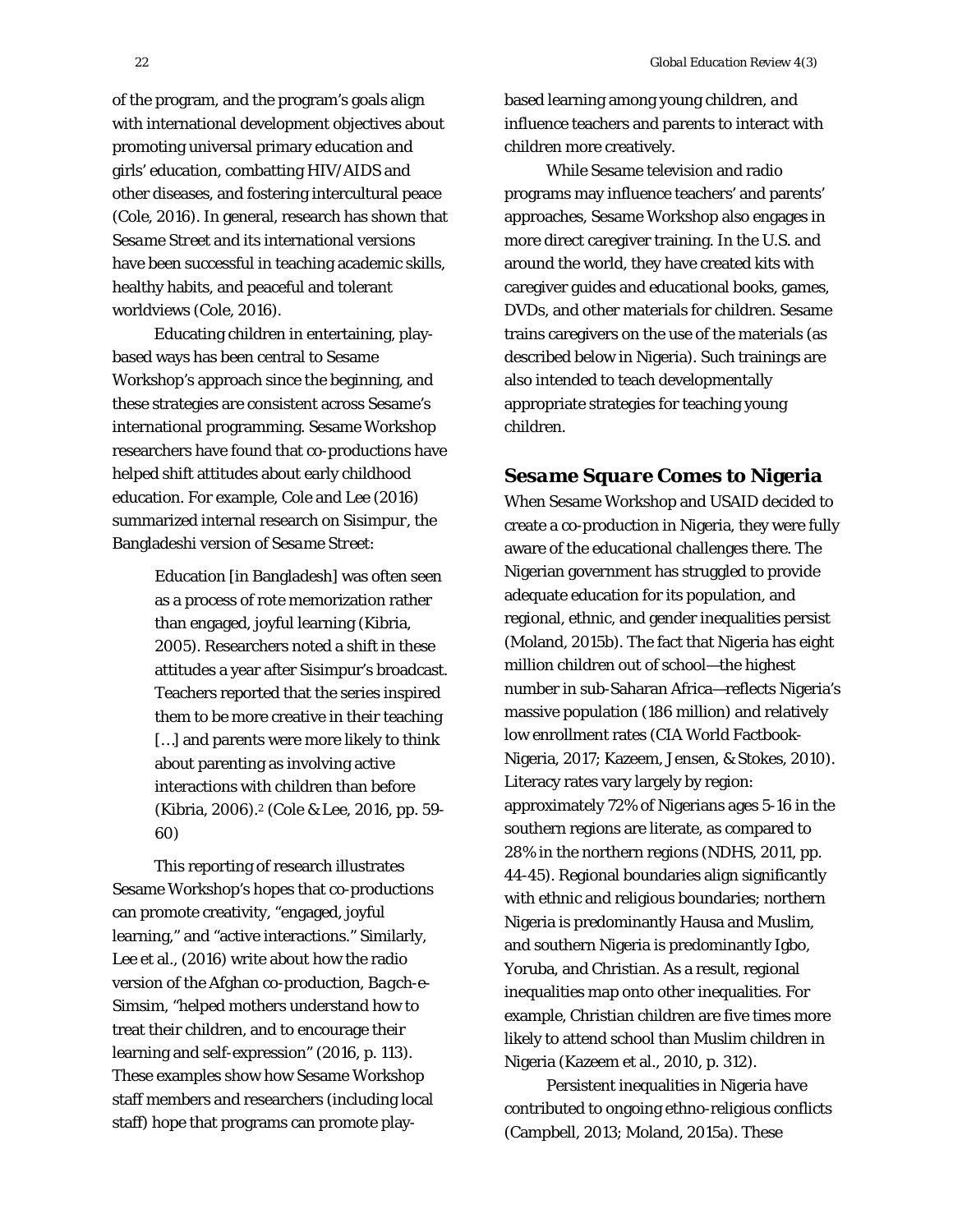conflicts in turn compromise educational access. For instance, the conflict between the terrorist group Boko Haram and the Nigerian government has led to attacks on schools that have killed 611 teachers, destroyed 910 schools, and forced 1,500 additional schools to close (Human Rights Watch, 2016). In northeast Nigeria, millions of people have been displaced, and millions of children are out of school.

The Nigerian government has made commitments to providing preschool education (called crèche, nursery, and kindergarten at different levels) (Nigeria National Policy on Education, 2004). However, such programs are limited in an already under-resourced education system, and fewer than 20% of children attend preschool (Fluent Research, 2013). In the preschool classes I visited, I noted similar aspects to those other researchers have observed in primary classrooms in Nigeria, such as large class sizes, rote-based pedagogical approaches, and limited materials (Hardman et al., 2008).

Amidst these challenging circumstances, Sesame Workshop staff members (Nigerian and American) hoped that *Sesame Square* and its accompanying educational materials could help increase young children's access to education. In April of 2011, the first episode of *Sesame Square* was broadcast. With funding from USAID, *Sesame Square* creators produced three seasons of 26 thirty-minute episodes each. Similarly to other international versions, *Sesame Square* teaches about preschool-level academic skills, socio-emotional skills, healthy habits, and diversity and tolerance (Moland, 2015a).

In the spring of 2012, the Nigerian Sesame team rolled out the first materials kit: the literacy kit. This kit was a plastic bin (approximately two cubic feet in size) with a fitted lid and a handle. Each literacy kit included a Story Tree mat, a paper puppet set, alphabet flashcards, a children's book, and instructions for caregivers (described further below). The creation and distribution of these kits was a massive logistical undertaking coordinated by

the *Sesame Square* team based in Abuja (Nigeria's capital city). In the end, approximately 2,700 English literacy kits were distributed to schools, orphanages, and community centers in five states across Nigeria. In months that followed, an additional 1,600 Hausa literacy kits were distributed in northern Nigeria, and 2,700 math/science/health kits were distributed throughout the country. In each of the five states, Sesame Workshop contracted a regional "Master Trainer" to conduct a Caregiver Training. Between 40-50 caregivers attended each training, and they each in turn conducted a "step-down training" for at least 10 additional caregivers at their school or community center. In this way, approximately 2,700 caregivers were trained to use the materials, and each of them received a kit for their classroom or center.

The materials in the literacy kits are designed to promote creative, child-centered learning. The *Alphabet Story Quilt* book includes colorful illustrations of characters and scenes from ethnic groups across Nigeria, and teaches alphabet sounds and alliteration. For example, the "O" page reads: "Oluchi's okra has overgrown her yard in Oyo state." The puppet set includes 23 laminated paper puppets (about six inches tall) that caregivers are instructed to cut out and attach to wooden supports, as well as background scenes. The Puppet Kit Guide explains, "puppets are a great way to teach children new concepts and tell them stories in a fun and engaging way," and includes instructions, sample scripts, and character descriptions.

The laminated alphabet flashcards (six inches by eight inches) show a capital and lowercase letter on one side, together with a picture of a Muppet and lines for the child to copy the letter (crayon markings can be wiped off). The other side shows an object that starts with the letter. For example, the B card has a picture of Cookie Monster playing ball on one side, and a picture of a ball on the other side. The set includes instruction cards that list eleven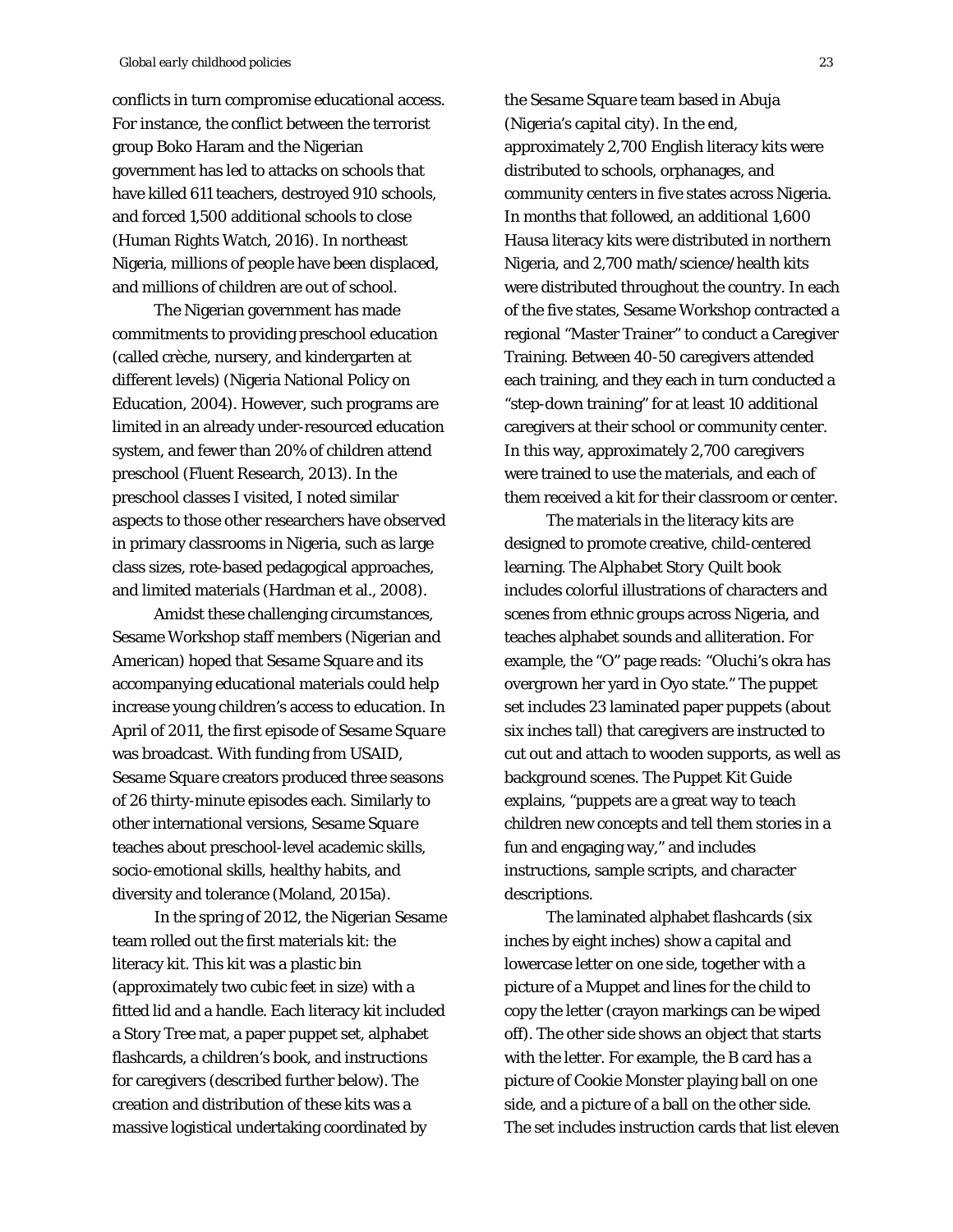suggested activities divided into "early learners," "early readers," and "advanced readers" (examples below).

Finally, the literacy kits contain the Story Tree mat, a large vinyl mat (five feet by five feet) with a picture of a tree on it. Each leaf of the tree has an object pictured. For example, leaves included pictures of a school, nurse, duck, bicycle, and so on—almost sixty items are pictured. The kit includes a Story Tree guide, which explains that it is a floor game designed to help children "increase vocabulary by learning new words, describe/ categorize animals, familiar objects, places, etc., build sentences, narrate events in sequence, creatively imagine stories, and have fun learning!" The guide also tells caregivers what each item is, and gives examples of stories to tell. Children are to jump on different leaves as they identify objects or tell stories. For example, a child might jump on a picture of a boy, a woman, a bus, and bananas, and tell a story about how a boy went with his mother on the bus to buy bananas.

It is important to note that all of these materials were meticulously created (mostly by Nigerians) to be culturally relevant to children across Nigeria. The Story Tree includes a picture of a girl in a hijab to represent Nigeria's large Muslim population (approximately 50% of the population) (CIA World Factbook- Nigeria, 2017). The Y alphabet flashcard has a picture of a yam (a staple food across Nigeria), and the puppet kit and the *Alphabet Story Quilt* include characters from ethnic groups across the country (as depicted by their names and clothing). While the materials were carefully tailored to Nigerian cultural groups, however, the intended playbased activities were unfamiliar to many Nigerian educators. In order to learn how educators used the materials, I conducted observations in educational settings across Nigeria.

## **Methods**

This article draws on data collected as part of a larger study on the production of *Sesame Square*. During nine months in Nigeria, I conducted interviews, ethnographic observations, and episode analysis to learn how *Sesame Square* was localized into the Nigerian setting, and how the program taught about diversity and tolerance (Moland, 2015a, 2017). I interviewed 35 *Sesame Square* staff and 37 educators who use *Sesame Square* materials in their classrooms. I also observed meetings and film shoots in the *Sesame Square* studios, and conducted textual analysis of all 78 episodes produced thus far.

This article focuses on data from ethnographic observations of Caregiver Trainings and classroom use of the Sesame materials. I observed two Caregiver Trainings (in Lagos in February 2012 and in Abuja in March 2012), and repeatedly interviewed the Master Trainers who conducted these trainings (Folake and Damilola) (all names are psuedonyms). Near Lagos and Abuja, I accompanied Folake and Damilola as they visited sites to monitor how caregivers were using the Sesame materials. I also visited Abakaliki, Calabar, and Kano, and met with the Master Trainers there, and accompanied them on monitoring visits to sites.3 In total, I visited 27 educational sites that used Sesame materials, including one orphanage, one community center, one family center, one NGO, one clinic, and 22 schools. In several schools, I visited multiple classrooms.

Site visits ranged from thirty minutes to two hours. When we arrived at a site, the Master Trainer (or one of his/her staff) and I would first speak with the headmaster, and then walk around to visit classrooms. Visits were intended (by the Master Trainers) to monitor how caregivers were using the materials, and it sometimes seemed as though caregivers took the materials out to use them when they saw us coming. Headmasters and teachers often believed that I worked for Sesame Workshop or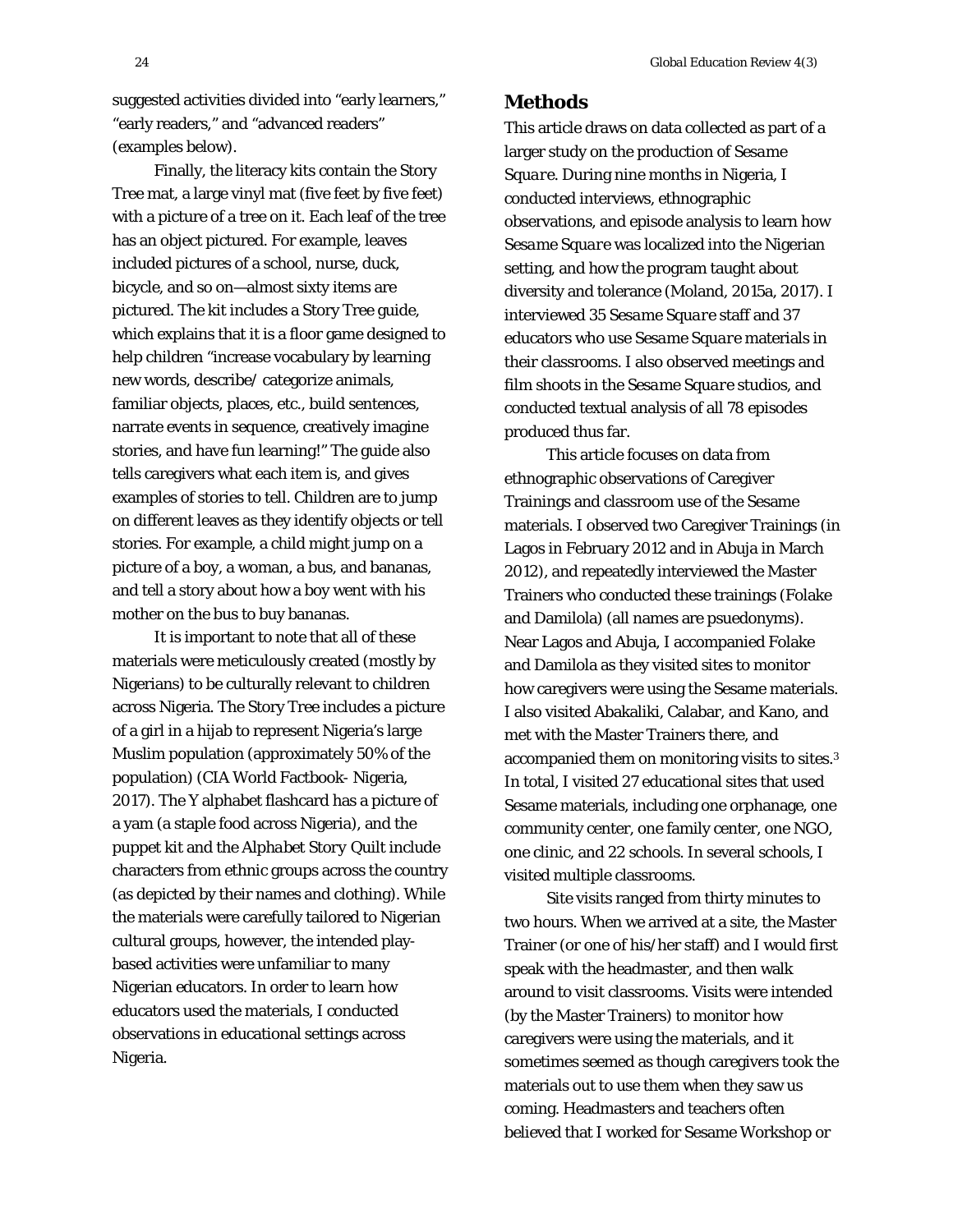USAID, perhaps due in part to my identity as a white, American female, despite my best efforts to explain that I was an independent researcher and was not evaluating them.

Because my time at each school was limited, I often took photos and videos to guide me as I wrote my fieldnotes each evening. Taking short videos allowed me to record verbatim what teachers and students said while using the materials. I also took notes during observations and conversations. To analyze my fieldnotes and interview transcripts, I entered them into the qualitative software *Dedoose 7.0* and used a combination of deductive and inductive codes. For example, I began with codes based on themes from scholarly literature, such as "materials promote play-based learning," and added codes that emerged from my fieldnotes, such as "educators worried about theft of materials." Together, my ethnographic and interview data illustrate how Sesame Workshop promoted play-based learning in Nigeria, and how educators responded.

## **Training Nigerian Caregivers in Play-Based Approaches**

During Caregiver Trainings, Nigerian Sesame Master Trainers taught early childhood educators how to use the materials in the literacy kit. The five Master Trainers throughout the country were experienced educators, several of whom had served on local or state education boards. Most of them also had experience working with international aid agencies such as USAID or the U.K. Department for International Development (DfID). As such, they had far more exposure to American and British educational approaches than most Nigerian educators. Folake, the Master Trainer in Lagos, had worked at the Lagos State board of education and had decades of experience training teachers and developing curriculum. Damilola, the Master Trainer in Abuja, was president of a large association of private schools and ran an elite private school outside of Abuja that utilized a

British curriculum. As such, both Folake and Damilola were experienced with constructivist approaches, and were also likely more elite than most of the teachers they trained.

During the one-day Caregiver Training in Lagos in February 2012, Folake started off by telling the 28 caregivers from nearby NGOs and schools that they were going to be very active that day. She led them in a song, and then began speaking about how children learn best:

> We need to change attitudes. I saw a program on TV that [said that] a child who is not exposed to interactivity in education is doomed. Now, SUBEB [the State Universal Basic Education Board] is doing a good thing, starting crèches… [but] I've seen some, where the teacher says, "Who is running around? Put your head on your desk!"- That's not interactivity. (fieldnotes, February 9, 2012)

At this point, Folake began to solicit ideas from the caregivers about how children learn best. She wrote their suggestions on a piece of chart paper, "children learn when they use materials, learn through role play, models, imitations, interaction, observation, gesticulation, eye contact." Folake also added that children learn when they are inquisitive, ask questions, when they are put at ease, explore, experiment, use their senses, and through a variety of media (fieldnotes, February 9, 2012).

Folake then directed the caregivers to the *Sesame Square* Outreach Training Manual, which includes a page titled, "Ways Children Learn and Develop Skills During Early Childhood" with subsections, "Learning through the Senses," "Learning by Exploration and Experimenting" and "Learning through Play" (Sesame Workshop, 2011, p. 9). They discussed these themes, and brainstormed suggestions for incorporating them.

Much of the rest of the Caregiver Training was spent with teachers practicing how to use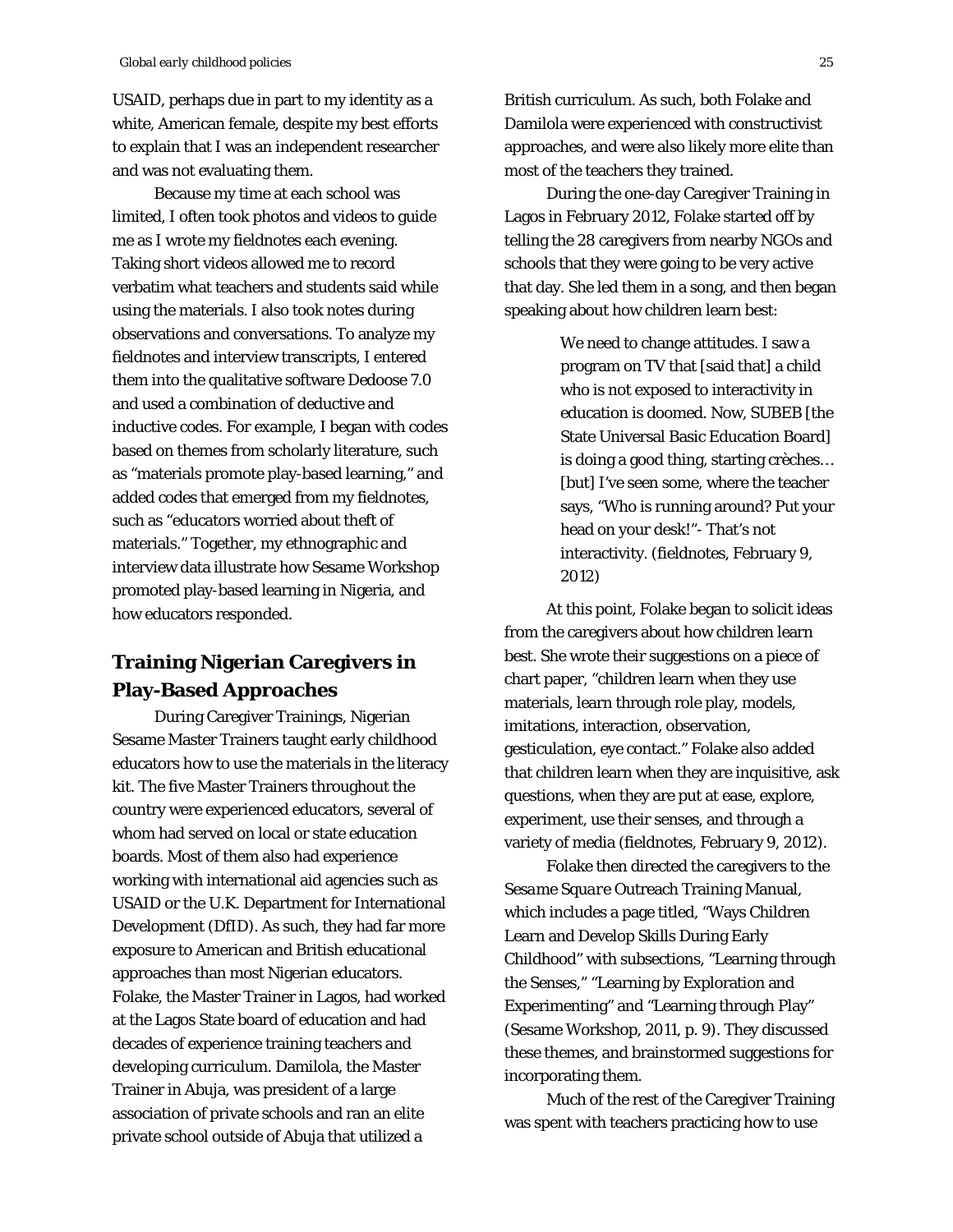the materials in the literacy kit. For example, Folake called up a group of teachers to do an activity with the alphabet flashcards. Caregivers attempted the "ABC Wave" game, wherein alphabet flashcards were distributed to caregivers. As the whole group sang the alphabet song, the caregiver with each letter was expected to raise the corresponding flashcard. Caregivers seemed confused at first, but soon mastered the activity. During the afternoon session, she explained how to use the puppets, *Alphabet Story Quilt* book, and Story Tree. Caregivers had some opportunities to practice using the materials, although time was limited.

 A similar Caregiver Training took place in Abuja in March 2012. The Master Trainer, Damilola, led the group in a discussion of how children learn, and described three learning styles—auditory, visual, kinesthetic. After a break, she divided participants into small groups to practice alphabet flashcards games. Damilola then turned their attention to the puppets, and explained that the puppets could encourage children to tell stories and be creative, and that caregivers could use the puppets to teach all kinds of messages about health, staying in school, professions, and so on (fieldnotes, March 28, 2012). When showing caregivers how to use the *The Alphabet Story Quilt* book, Damilola modeled how to read to children in engaging, dialogic ways that would help build knowledge and vocabulary. Afterwards, she reflected with caregivers on how even reading books aloud could be done in ways that encouraged interactivity, imagination, and play.

 Finally, caregivers had the opportunity to practice using the Story Tree. Small groups gathered around six mats. Damilola began a story, and then one caregiver from each group continued it.

> Damilola: Story, story, story! Story, story, story! (*Caregivers clap and chant along*). Once upon a time Caregivers: Time time!

- Damilola (*steps on boy picture*): There was a boy called Ade. Ade is a lovely boy, who loves to go to school. One day, he wore his school uniform, his white shirt, and his blue shorts.
- Caregiver 1 (*in next group*): When he got to school, he met his friend playing ball (*steps on ball*). And he joined in the playing. But during the playing, he injured himself.
- Caregiver 2: From there, the nurse was called (*steps on nurse*). The nurse called Ade, and he was taken to the clinic (*steps on clinic*).
- Caregiver 3: At the clinic he was given an injection by the nurse, and he was admitted in the hospital, and stayed in the hospital, and slept (*steps on bed*).
- Caregiver 4: And then his father was sent for (*steps on picture of man*), and using a keke-NAPEP (*steps on keke-NAPEP, a three-wheeled rickshaw taxi*) to go to the hospital and see Ade. And they took him back home.
- Caregiver 5: And when they got home, his mommy used the telephone (*steps on phone*) to call the Aunty, to tell the Aunty what has happened
- Caregiver 6: When at home, his mother bought him banana (*steps on banana*) because he loves banana.
- Caregiver 7: And his friend (*steps on boy*) brought him his homework (*steps on books*).
- Damilola: Okay! Nice story! (fieldnotes, March 28, 2012)

After showing them how to use the Story Tree, Damilola again explained to the caregivers that this mat could help children to tell stories, be creative, build vocabulary, and have fun.

My observations at these two trainings showed me how the Sesame Master Trainers (Folake and Damilola) taught about interactive, play-based methods—and that caregivers seemed to agree with these approaches, and to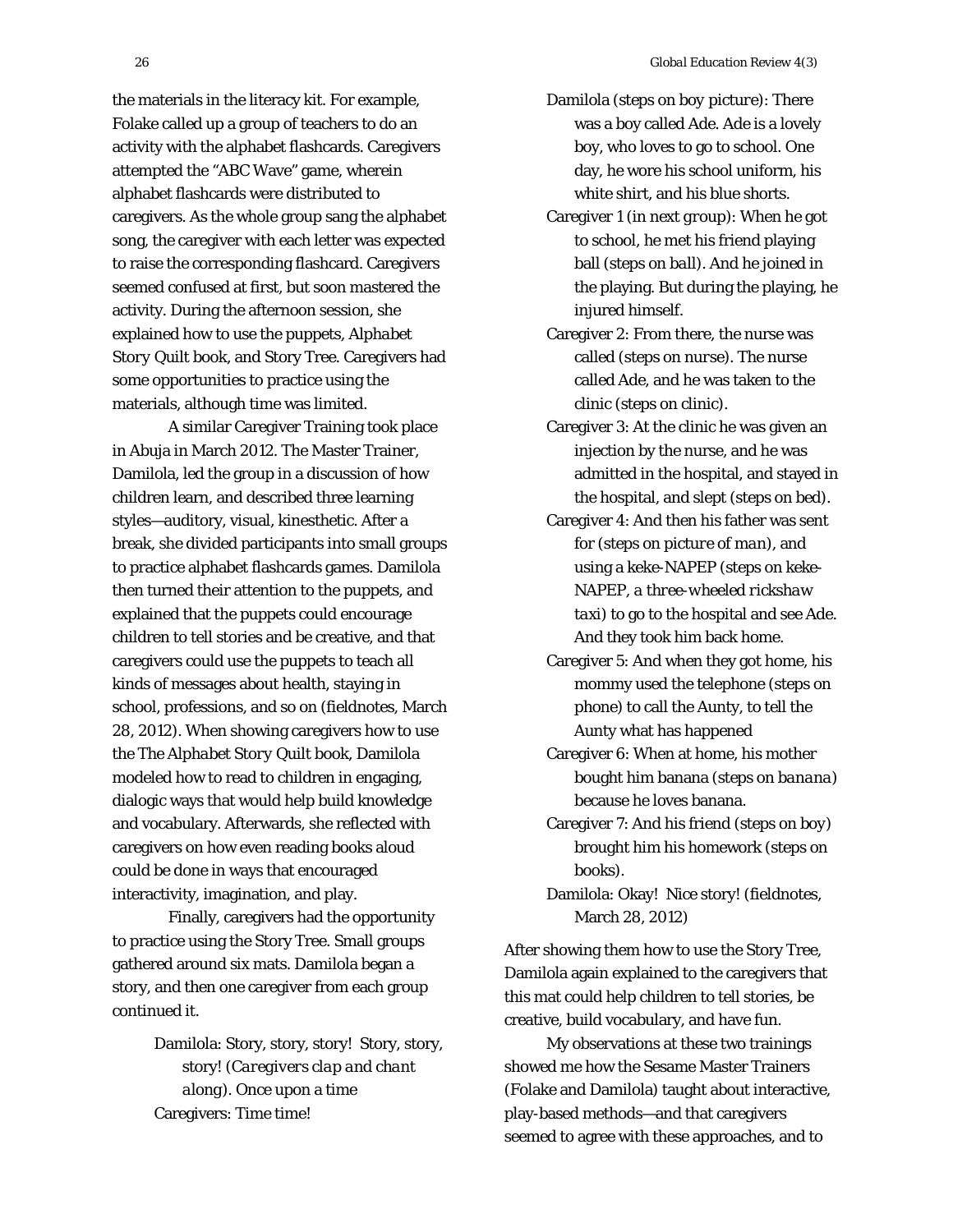understand how to use the materials in the ways that Sesame Workshop intended. After the Caregiver Training in Lagos, I asked Folake what changes she would hope to see in a school six months after they began using the Sesame materials. She responded:

> I would expect that a child is given a better opportunity to explore… For example, when we are talking about the Story Tree, there are so many objects probably [children will see] for the first time. So that shows they add on to the wealth of vocabularies that they've learnt… the Nigerian child is not forthcoming with the use of words…. the child has not been given an opportunity to express themselves. Because most times, the teacher would not come to the level of the child. But with these kinds of materials, we see the teacher coming to the level of the child. Then there's lots of interactivity. (interview, February 14, 2012)

Folake's expectations echoed those of proponents of play-based learning. She hoped that more interactive teaching methods, combined with more egalitarian teacher-student relationships ("the teacher coming to the level of the child"), would enable children to gain selfconfidence and learn more.

As caregivers left the Caregiver Training, they seemed enthusiastic about using the materials in the literacy kit. As shown above, many of them, when asked, "How do children learn?" mentioned methods that align well with constructivist approaches—they spoke of the importance of play, using the five senses, exploration, interaction, and so on. The fact that caregivers raised these points suggests that playbased approaches were not foreign to them. They were not hearing about such approaches for the first time.

As I accompanied Sesame Master Trainers to observe caregivers training additional caregivers during step-down trainings, and using materials in classrooms, there was some evidence that play-based approaches were "trickling down." For example, at a step-down training near Abuja, we saw all the participants stepping on the Story Tree and telling a story together (fieldnotes, March 29, 2012). At a primary school outside Abuja, we observed a caregiver leading a discussion with his peers about the best ways to motivate children to learn (fieldnotes, April 3, 2012). At an Islamic school outside of Lagos, young children (ages 3-4) were stepping on the Story Tree and telling short stories. One girl stepped on several different pictures as she said, "This is a farmer. He grows corn, banana, yam, apple, carrots, and tomatoes." Her teacher repeated her story and then invited the other students to "Clap for her!" (fieldnotes, February 15, 2012).

Much more frequently, however, we observed caregivers using the materials in more formalistic ways. Despite the fact that caregivers at the trainings seemed to understand and espouse play-based approaches, and seemed to be excited about using the materials, they struggled to implement such approaches in their classrooms.

# **Caregivers Using Sesame Materials**

#### **Are Caregivers Using the Materials?**

After Sesame Master Trainers (including Damilola and Folake) completed the Caregiver Training, they visited educational sites to ensure that caregivers were using the materials effectively with children. As I accompanied them on site visits, one concern that emerged frequently was that the materials were not arriving at their intended classroom or not being used afterwards. Folake explained to me, "Sometimes maybe the head teacher will say, 'Oh, these materials are nice, I'll take them home so my children can use them.' And then when we go to the school, there are no materials in sight!" (interview, February 14, 2012). In underresourced contexts where many classrooms do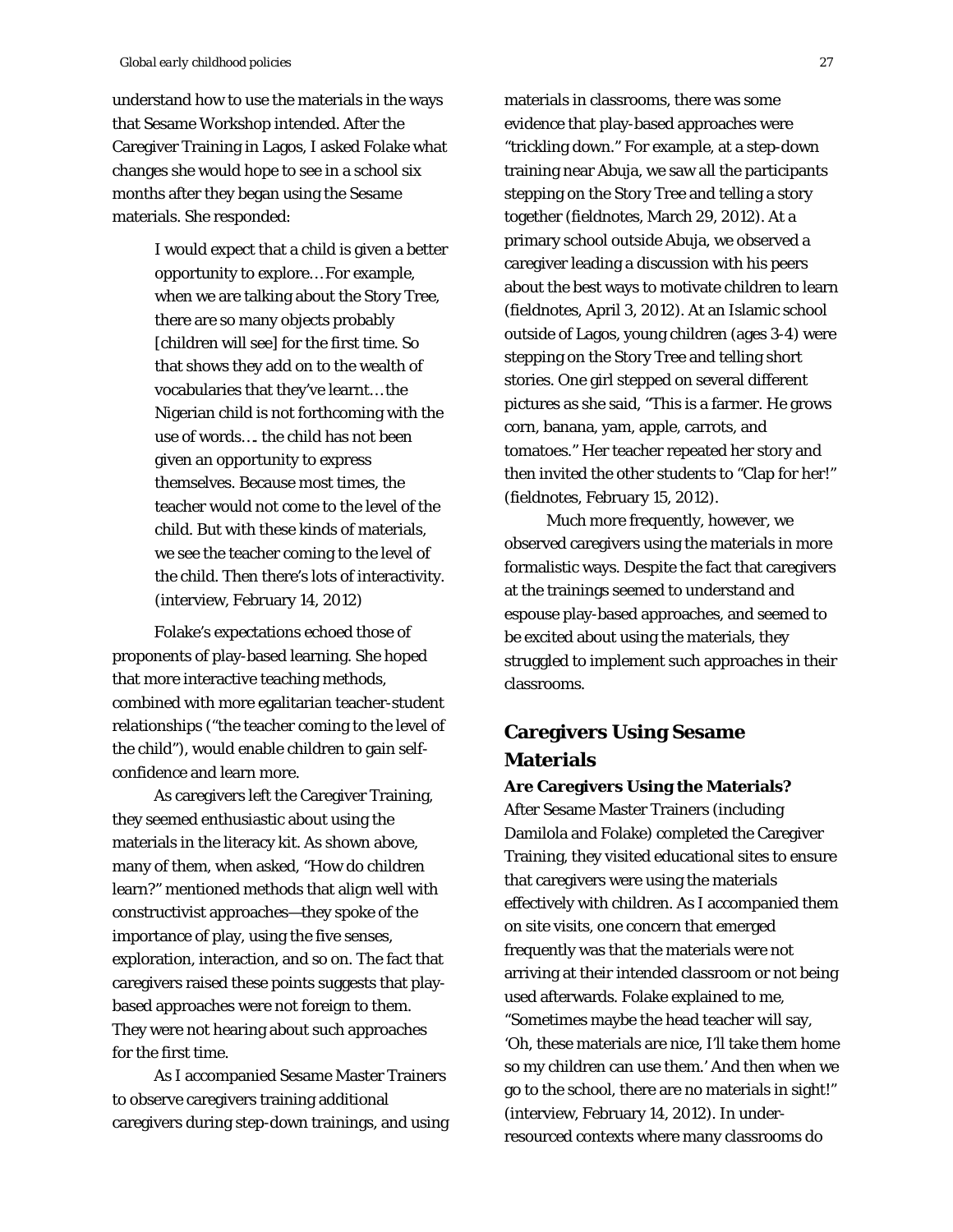not have locks, fear of theft was high. Indeed, in one of the preschools where Sesame Workshop provided a small television and a generator so that children could watch *Sesame Square* episodes (as part of a pilot study), thieves had stolen both. When they were replaced, a teacher began carrying them back and forth from his home every day (fieldnotes, February 15, 2012).

 Some schools seemed hesitant to let the children handle the materials because they were worried the materials would get ruined. To avoid the loss or damage of materials, schools often kept the kits locked up in a headmaster's office, where teachers could check them out (fieldnotes, March 22, 2012). At one school in Abakaliki, we saw seven Sesame literacy kits stacked in a back room next to boxes of discarded workbooks (fieldnotes, March 26, 2012). It appeared as though they had been forgotten. It seemed deeply ironic that the materials were sometimes considered so precious—because they were so rare—that children seldom got to use them.

At other schools, however, we observed caregivers using some of the materials, such as the alphabet flashcards and the Story Tree. In the visits I accompanied, I never saw anyone using the puppets or *The Alphabet Story Quilt* book. The reasons for this were unclear, although many of the class sizes may have been too large for children to be able to see the book or to play with the small paper puppets. The Story Tree and the alphabet flashcards were more popular, perhaps because they had larger pictures and were more durable.

## **Caregivers Use Play-Based Materials in Formalistic Ways**

In several classrooms, we observed teachers drilling the alphabet flashcards, by holding them up one at a time and having children chorally repeat the names of the letters and the objects. In one school outside Lagos, Folake and I observed an NGO staff member, Mariela, visiting the school to use the Sesame materials with children. We entered a classroom where

approximately 40 children (ages 2-4) were sitting in small plastic chairs in rows. Mariela was accompanied by another staff member from her NGO and there were three additional caregivers in the room who worked at the school. She began by showing the children the alphabet cards and using a call-and-response method to say the letters:

Mariela: Here are some alphabet cards. Do you like them? All children: Yes! Mariela: Who can tell me what is on this card? A few children: A Mariela: Good, it's the letter A. What is it, everybody? All children: Letter A. Mariela: How many letters do you see on this card? Child: Two Mariela: That's right, there's capital letter A, and small letter A. There's…? All children: Capital letter A Mariela: and there's…? All children: small letter A. (fieldnotes, February 15, 2012)

After this continued with a few letters, Folake encouraged Mariela to pass out the flashcards to the children. Mariela told the children they were going to play the "ABC Wave," a game where they sang the alphabet song, and each child lifted his/ her letter when he/she heard it. She passed out the cards (using two sets, since there were more than 26 children) and had children practice raising their cards. She started singing the alphabet song slowly, but no children raised their cards. Mariela asked, "Who has letter A?" The three caregivers were walking among the children, trying to find who had the letter A. One of the caregivers found him and lifted him up by the arm. When the boy stood up, three children around him also stood up. "No, no, no," Mariela said, "You sit down!" This continued through letter B and C until Folake interrupted: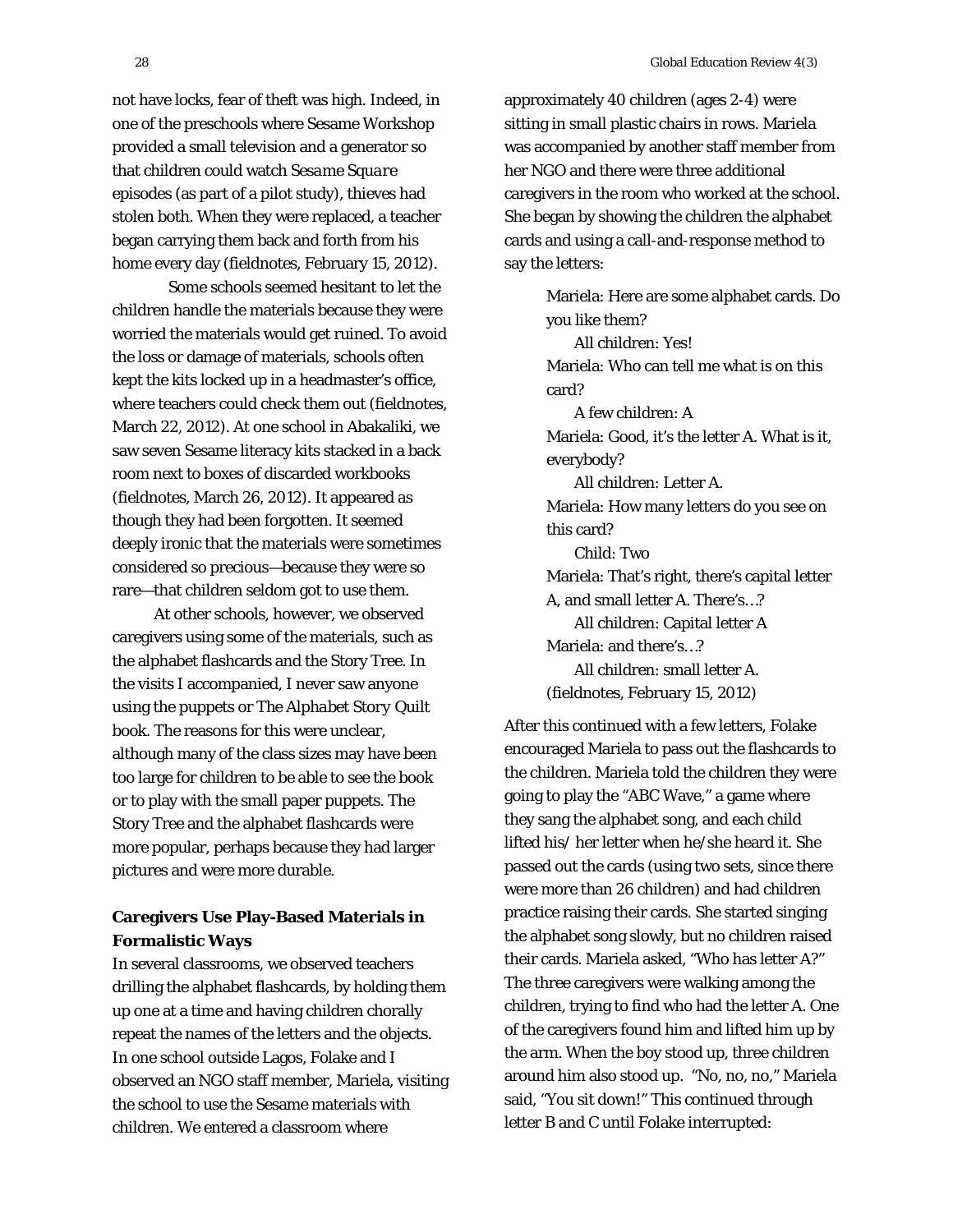Folake: Excuse me, we don't want the aunties (i.e. caregivers) to probe them. The aunties shouldn't help them (*caregivers laugh*). Also I see a challenge that the children are different ages. Some of them are 2, some of them are 3, some of them are 4. Maybe we can divide them into groups? … Also the class is too large, it should be divided into groups. Okay, you can continue, but please, aunties, don't help them.

Mariela: Okay, children, let's start. What letter did we stop with?

Caregivers: Letter C!

Mariela (to caregivers): Don't say it, don't say it! Who has the letter C? (*A caregiver goes to the boy with C and lifts him up by the arm*). (fieldnotes, February 15, 2012)

Mariela, seeing the children's confusion, tried to begin the activity again and explain it more clearly. The same confusion persisted for several minutes, with children unable to recognize their letters and many children standing whenever a caregiver told one to stand up. After a little while, Folake recommended that the caregivers pass out crayons so the children could color the flashcards. Each child received one crayon, and they began coloring, although it was difficult for some because there were only a couple of plastic tables. As the children colored, Folake pulled Mariela and the caregivers aside and asked them why they did not have enough tables for the children to color and write on. The caregivers pointed out several broken plastic tables in the corner of the room. Folake again told them that the children needed to learn for themselves, so the caregivers should not always give them the answers (fieldnotes, February 15, 2012).

After our visit, I asked Folake about her observations. She said it was understandable that some of the children did not know their letters because they were very young, but she was also worried that the children were not going to learn their letters because the caregivers

kept giving them the answers and the children were never given time to figure things out (interview, February 15, 2012). The fact that the caregivers in Mariela's classroom continually gave children the answers illustrates pedagogical approaches that may be more concerned with children getting the *right* answers than with children exploring, discovering, or acting on their own. Even when the flashcards were distributed to children in this classroom, the caregivers were still the ones acting, as they found the child with the appropriate letter and lifted him or her up. An activity that was designed to be more playful and child-centered, was challenging for both the caregivers and the children. It is possible that the caregivers continually intervened because they felt they were being evaluated and wanted to make it look as though the children could identify letters.

The fact that many children in this classroom stood up whenever Mariela told one child to stand up also revealed the habits of the classroom. When the primary mode of instruction was for the teacher to ask a question and for all the children to answer in unison, children were unaccustomed to doing something separate from their peers. The choral response strategy may reflect a more communal way of learning—and may be the only type of instruction possible in a classroom with forty children—but it also makes it difficult to judge if individual children know the answers or if they are chiming along with their peers. This new type of activity was confusing for children.

In many classrooms, we observed teachers using the Story Tree with the children, but in quite different ways than they used it during the Caregiver Training. The Story Tree was almost always hanging on the wall, either held up by tape or by two students holding the corners. The teacher would then use a ruler or pointer to point at different pictures. I recorded the following in a classroom in Abakaliki, where 51 students (ages 4-6) responded in unison to each prompt by the teacher: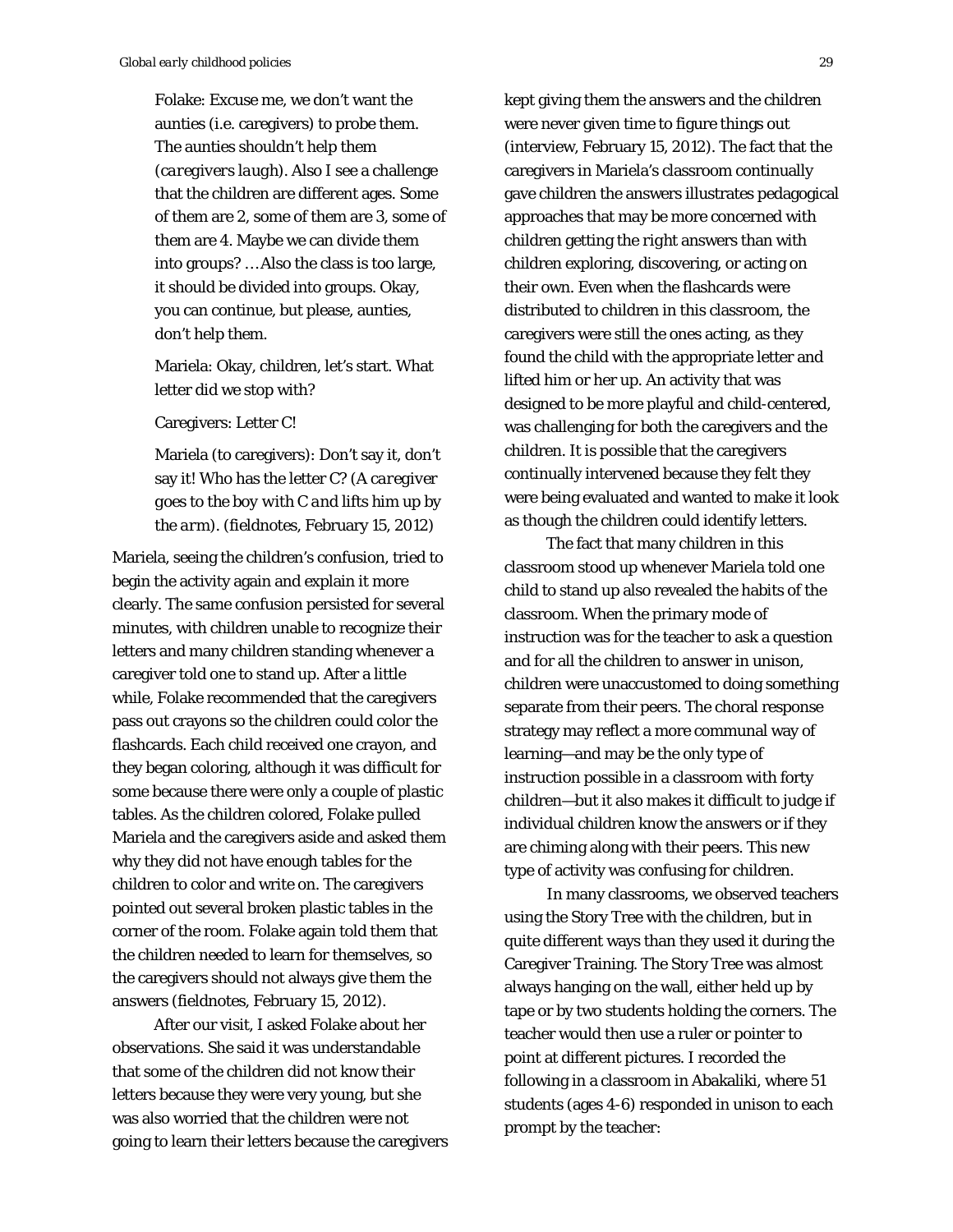Teacher: This is the story…? All students, chorally: tree. Teacher: The story…? Students: Tree. Teacher: What is this (*points to banana*)? Students: Banana Teacher: What? Students: Banana Teacher: Very good. What is this (*points to umbrella*)? Students: It is an umbrella Teacher: Again! Students: It is an umbrella. Teacher: What is this (*points to yam*)? Students: It is a yam Teacher: Again! Students: It is a yam. Teacher: What alphabet starts from yam? Students: Yam starts from Y. Teacher: Very good. Again! Students: Yam Starts from Y. […] Teacher: Very good. Clap for yourselves (*students clap six times rhythmically*)! (fieldnotes, March 27, 2012)

During this activity (which lasted more than 10 minutes) some students responded more loudly than others, but most answered together. This teacher went a little beyond drilling names of pictures by asking what letters different words began with, and what certain objects were used for, but she primarily used the Story Tree to drill vocabulary.

I observed this same activity, with slight variations, in many other classrooms. In a classroom near Lagos, with approximately 75 students (ages 5-6), a teacher first pointed to different words and had children repeat them and then asked a few students to come up, one at a time, to say a sentence with one of the words.

> Student 1: I like to go to school every day (*points at school picture*). Teacher: Yes, I like to go to school every

day. Clap for her!

Student 2: My mommy buys bananas for me every day (*points at bananas*). Teacher: Yes, my mommy buys bananas for me every day. Clap for him! (fieldnotes, February 15, 2012).

In such a large class, all students could not come up to the Story Tree, but some of the others could see what the child was pointing to, and the teacher repeated the child's words so everyone could hear. In other classrooms, I observed teachers using the Story Tree to point to living things (fieldnotes, Abakaliki, March 27, 2012), to talk about what letters objects begin with (fieldnotes, Calabar, March 22, 2012), and to have children point to different foods (fieldnotes, Abakaliki, March 22, 2012). While teachers differed slightly in how they used the Story Tree, I only saw one school with the Story Tree on the floor (described above). In all the other classrooms we visited, most students remained in their seats and named objects as the teacher pointed to them.

Teachers used the Story Tree in ways that reflected how they were accustomed to teaching. There were benefits to how they used it. In classrooms devoid of resources, where there were rarely educational posters, and teachers often relied on the blackboard and chalk to write words or draw pictures, the Story Tree offered bright, colorful drawings of 60 objects. It provided a broad list of vocabulary items, including foods, modes of transportation, people, and places. Teachers used it somewhat interactively, in that they solicited names of objects from children, and sometimes asked individual children to say sentences or stories. Many of the teachers were very enthusiastic, loudly calling out the object names and encouraging students who named objects correctly.

Nevertheless, the Story Tree was rarely used in the way that Sesame Workshop intended: to engage children in play and to help them develop oral language and story-building skills. It seemed surprising that even though caregivers seemed to, at least, somewhat understand the intended use of the Story Tree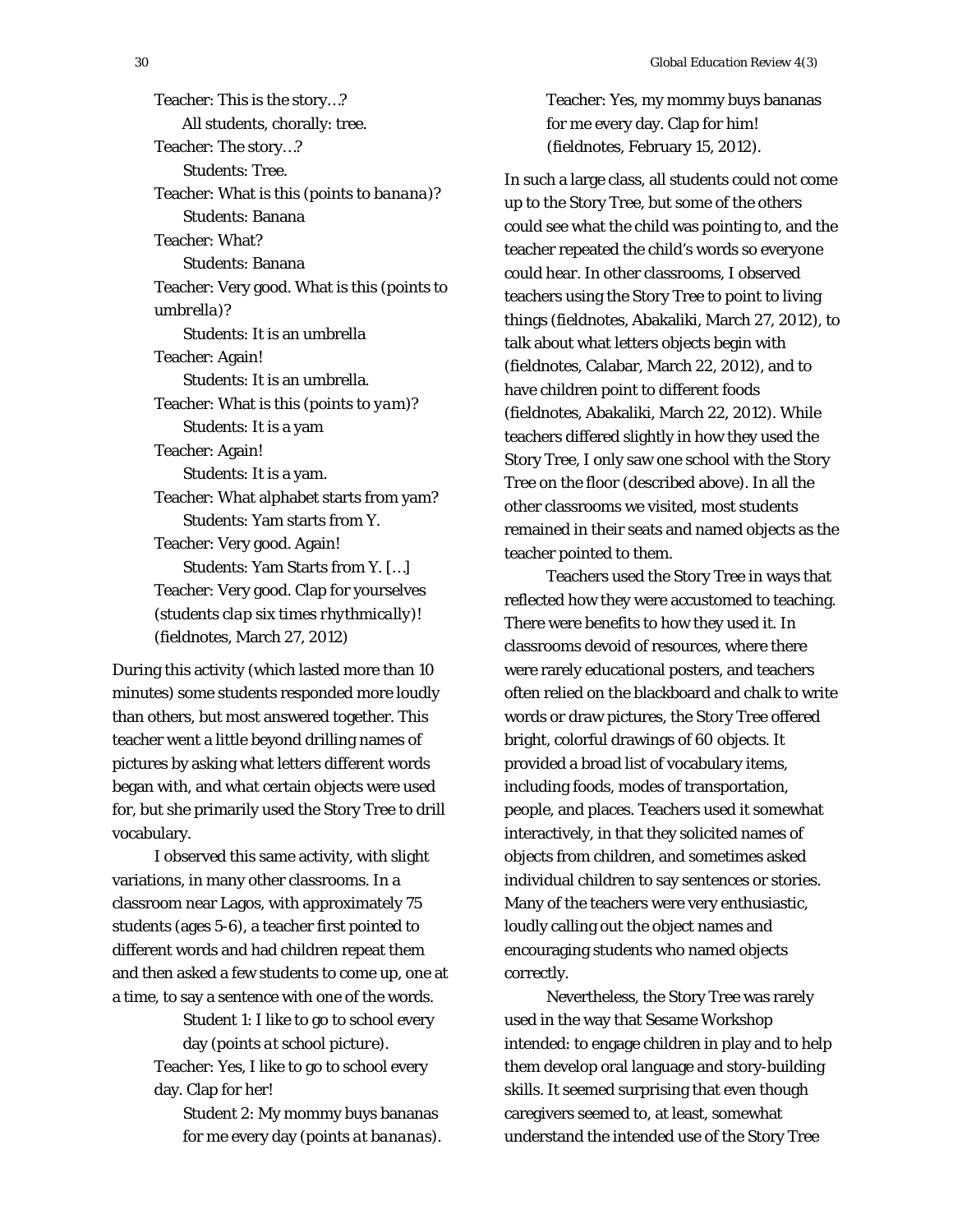during Caregiver Trainings, they used it much differently in their classrooms. They took instructional tools that were intended to promote play and creativity, and used them in ways that were often teacher-centered and rotebased.

## **Why Do Formalistic Teaching Approaches Persist?**

Other researchers have observed how formalistic pedagogical approaches persist in many classrooms around the world, as described above—perhaps particularly in developing countries. Scholars point to many reasons that such approaches persist, including structural reasons, teacher knowledge and attitudes, and cultural beliefs (Schweisfurth, 2015; Vavrus & Bartlett, 2012). While observing classrooms in Nigeria, several of these same reasons surfaced.

First, as is obvious in the above descriptions, class sizes were very large in many of the schools we visited. It was not uncommon to see between 40 and 80 students in one room, even in nursery classes. Large classes seemed to be more a result of limited space than of insufficient teaching staff. For example, one classroom in Calabar had 150 students—75 were facing one direction, and 75 were facing the other direction, with teachers at both ends writing and teaching (separate lessons) from a blackboard. In the classroom where Mariela taught (described above), there were 40 young children but three caregivers. It was unclear whether each caregiver was qualified to teach a class on her own, but it might have made sense to divide the children into smaller groups (as Folake recommended) if there had been sufficient classroom space. When Folake suggested that they take small groups outside, caregivers responded that it might be too hot, and they did not want to get the Story Tree dirty (interview, February 15, 2012). Without smaller classes, it seemed unlikely that teachers would use the Story Tree in the ways that they were taught.

Second, caregivers' formalistic use of Sesame materials were likely influenced by their training, their knowledge and beliefs about how children learn, and their comfort (or lack thereof) using new materials and strategies. These various components of teachers' "cultural politics of pedagogy" (Vavrus, 2009, p. 303) were difficult to determine in this study, as it was a multi-sited ethnography with limited opportunities to conduct interviews or repeated observations of the same teacher. However, I gained some insights into teachers' training, knowledge, and attitudes. For example, Folake described some teachers' habits and training:

> If as a teacher you've gone through the system, the way you were taught when you were in school is most likely to affect how you function as a teacher… [Teachers] go to the university, [but] the time that is actually given for teaching methods is limited… so the teacher now goes back to use the lecture method. (interview, February 14, 2012)

It is a common refrain from teacher educators around the world: teachers teach how they were taught (Cuban, 1993; Mtika & Gates, 2010). Particularly in a country where university systems and teachers colleges are often underresourced and of low quality (Moland, 2015b), teachers may have limited pedagogical training—especially in early childhood education.

The fact that many early childhood teachers in Nigeria have limited training means that they also have limited experience with playbased approaches. As early childhood education access has expanded recently in Nigeria, it is unlikely that most teachers themselves attended preschool. When they picture what classrooms should look like, they probably picture the typical primary or secondary school classroom in Nigeria, where the teacher stands at the front of the classroom and copies definitions from the textbook onto the board (Hardman et al., 2008).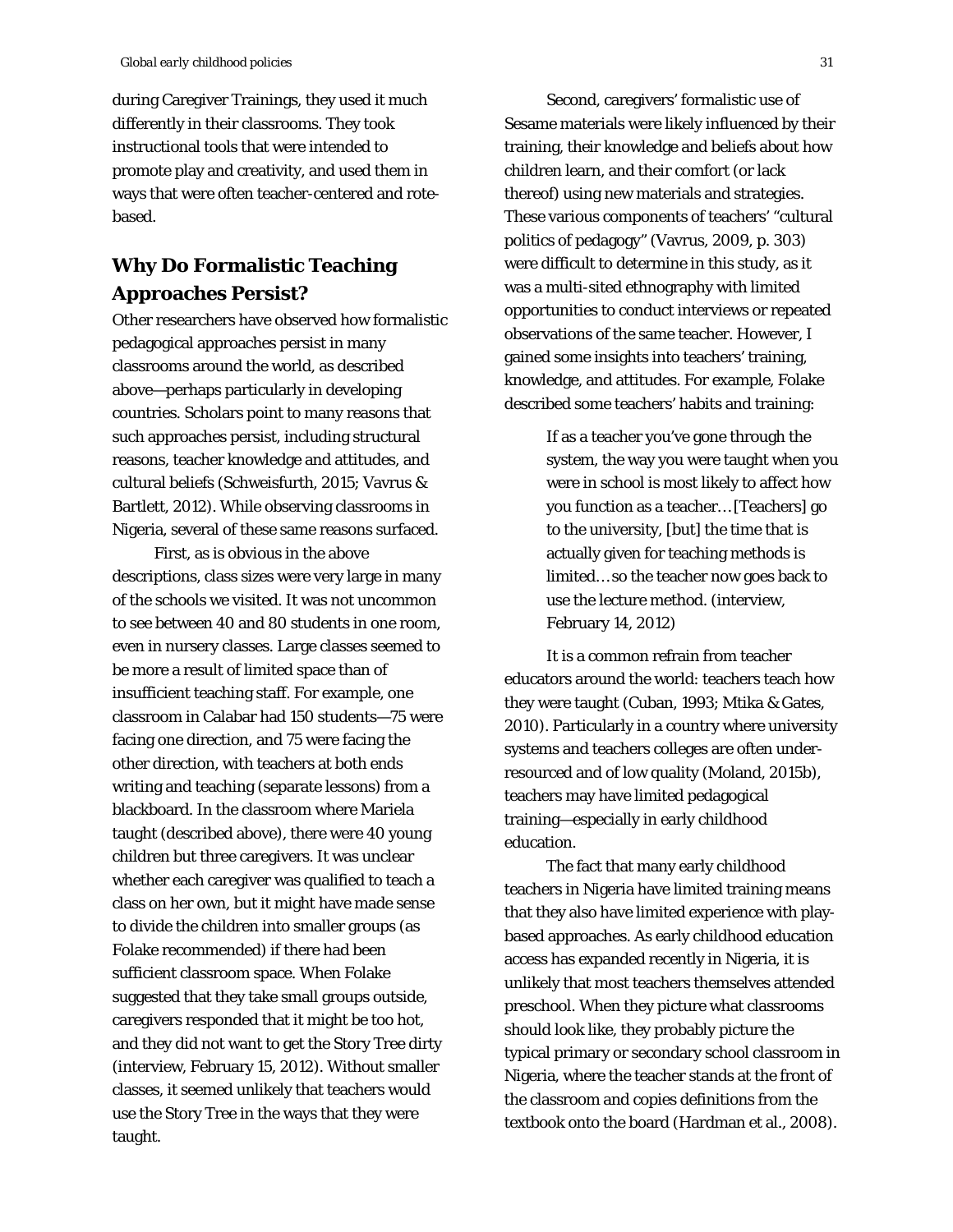Sometimes, therefore, the Sesame materials were confusing to educators. During the Caregiver Trainings, some had difficulty understanding the different activities they were supposed to do with the materials. They sometimes argued about what objects on the flashcards were, and seemed anxious about using the materials "correctly." After returning to their classrooms, some were unaccustomed to using the same materials repeatedly to enable students to practice skills. For instance, when Folake visited a school near Lagos about two months after they had received the Sesame materials, teachers told her, "Oh, we finished the materials. The kids know them" (interview, February 15, 2012). If teachers were using the Story Tree to drill children on vocabulary—as we often saw—then it does seem possible that they could "finish" the materials after children memorized all the objects. This suggests that teachers did not understand how materials could be used in ongoing ways to support children's storytelling, oral language development, and creativity.

Another point of confusion for teachers was where, exactly, in the timetable they were expected to use the Sesame materials. Schools had rigid schedules with different periods for different subjects. For example, in a headmaster's office in Calabar, the primary school schedule was written on the board. The school day (Monday through Friday) was divided into eight 35-minute class periods. The order and subjects of classes varied by day, but across the week, students had the following subjects (some two times, some five times): P.E., Moral Instruction, Health Education, Math, English Studies, Basic Science, Agricultural Science, Fine Art, Handwriting, Citizenship Education, French/local language, Social Studies, Craft, Computer Studies, Music, Tourism, and Compound Work (fieldnotes, March 23, 2012). Most of these courses had textbooks, and teachers were expected to "cover" certain lessons on certain days. In several

schools we visited, caregivers told us they worried that if they used Sesame materials during one of the periods, they would get in trouble with their headmaster or the local education board. A few teachers suggested that they could speak to the education board and ask if the following year's timetable could include a Sesame period in the day, so they could use the materials. These teachers' concerns echoed those of educators in other studies who worried that utilizing learner-centered pedagogies would prevent them from "finishing" the syllabus and thereby jeopardize their students' potential success on exams (Mtika & Gates, 2010; Vavrus & Bartlett, 2012).

It is possible that these various points of confusion led teachers to avoid using materials at all or to use them in formalistic ways. It is also possible that they deliberately chose to use the materials in ways that they believed constituted good teaching, or in ways they believed were best for their schools and students. Some educators may have also been concerned about pushback from other teachers. For example, participants at the Abuja Caregiver Training raised concerns that their colleagues (whom they were to train in step-down trainings) might not be open to using the Sesame materials. One explained that she worked with teachers in a military school who were very "strict and rigid" and probably would not want to do the activities. Another said that the teachers at his school were older and would not want to use new materials. These concerns echo observations in other studies that teachers may hesitate to use learnercentered pedagogies when the school system has a "deep-seated pedagogical orientation" that favors teacher-centered approaches (Mtika & Gates, 2010, p. 400). Teachers who attempt unconventional approaches may be seen to lack competency or authority (Vavrus & Bartlett, 2012).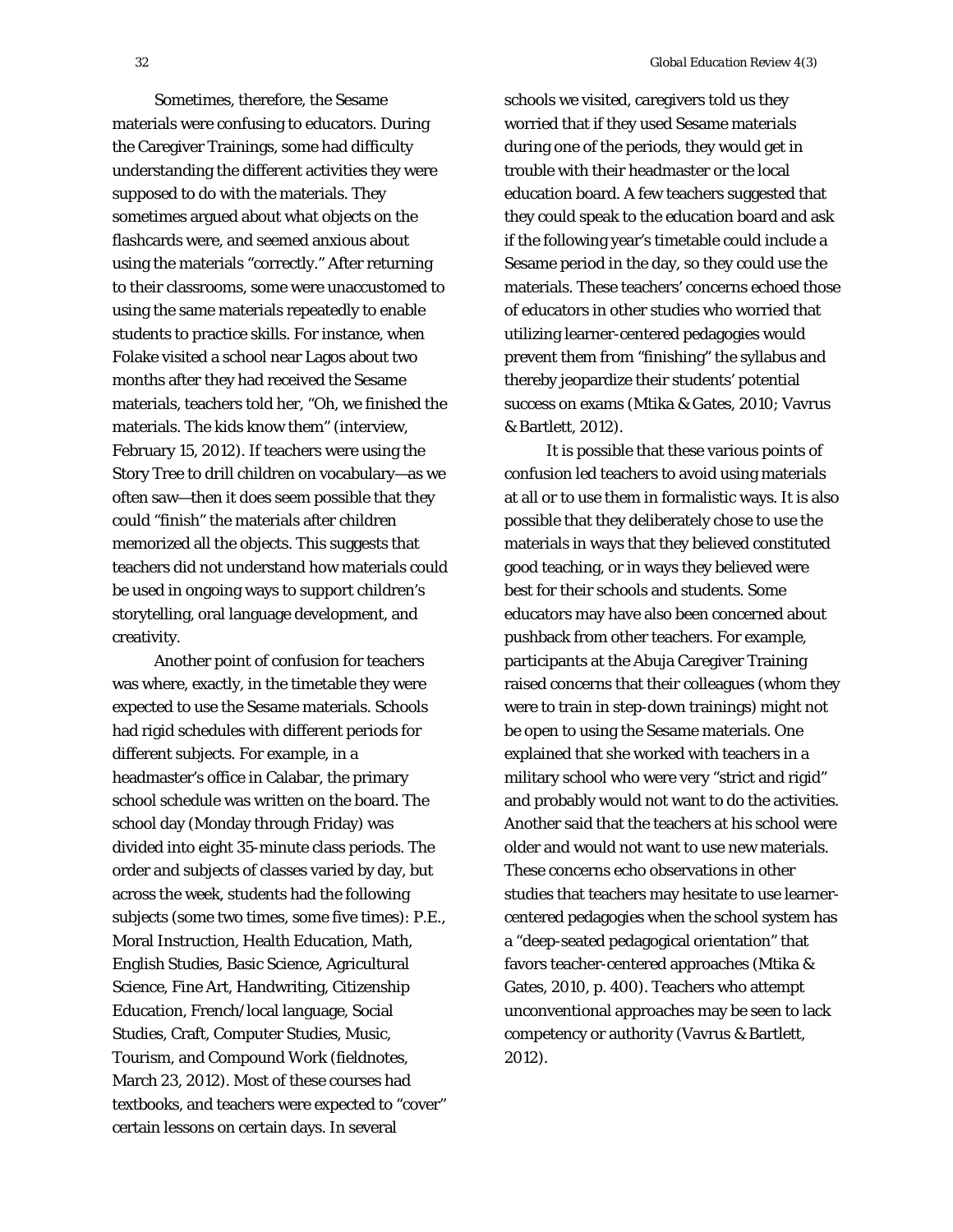## **Conclusion**

While some scholars raise concerns about a global educational reform movement that advocates more accountability-based, standardized education reforms (Sahlberg, 2014), this article demonstrates how international organizations are also disseminating and promoting constructivist, play-based pedagogical approaches. Sesame Workshop, via its Nigerian staff members, trained caregivers and distributed materials that supported play-based learning in early childhood settings. However, in the vast majority of cases, Nigerian caregivers did not use the materials in their classrooms in the ways that Sesame intended. Structural factors, such as large class sizes, limited space, and rigid school timetables made it logistically difficult for caregivers to use the materials in interactive ways. Teachers' limited training in play-based early childhood pedagogies, as well as their prior experiences and beliefs about how children learn, sometimes led them to use Sesame materials in formalistic, rote-based ways. Their activities aligned more closely to a "skilling" approach to early childhood education than to a "liberal humanist" approach that Sesame may have intended (Fuller, 2007). These findings echo those of other scholars who explore how global pedagogical trends are "taken up" (or not) in local classrooms (Brodie, Lelliott, & Davis, 2002; Vavrus & Bartlett, 2012).

On one hand, the disconnect between Sesame Workshop's intention and the way materials were used could be interpreted as a failure to introduce more play-based approaches. On the other hand, the fact that teachers used the materials in ways that made sense in their local settings can be seen as evidence of teachers' resourcefulness and their capacity to recognize the logistical limitations of constructivist approaches—and to adjust accordingly. While most teachers did not use the materials in the ways that Sesame Workshop intended, they did use them in ways that were

somewhat more interactive and learner-centered than common pedagogical approaches in Nigeria. For instance, the Story Tree and alphabet flashcards provided bright pictures of dozens of objects that students would not have seen otherwise, offering more visual cues for children learning vocabulary. When teachers invited individual children to come up to the Story Tree and say sentences or short stories, this fostered student participation and creativity (albeit only for a few children). These could be seen as examples of "contingent constructivism" (Vavrus, 2009) or perhaps "context-appropriate play-based approaches"—wherein teachers utilized *somewhat* more interactive pedagogies that worked within the constraints of their classrooms. On a continuum of learner-centered approaches (Schweisfurth, 2015), teachers' actions were slightly more learner-centered than typical classroom activities, even if they were not as interactive and play-based as Sesame Workshop intended.

The question of what kinds of pedagogies are culturally appropriate—as compared to questions about which pedagogies are logistically possible—is a more difficult one to answer. Current pedagogical practices in Nigeria are heavily influenced by British educational policies during colonial rule (Hardman et al., 2008), and while some scholars advocate reintroducing "traditional African modes" of education (Omolewa, 2007), there is limited consensus on what those would look like. Moreover, there is a history in Nigeria and other countries of people *resisting* "traditional" education approaches because they believe "Western" education is necessary for their children's economic prospects (Omolewa, 2006; Zimmerman, 2006).

The question of cultural sensitivity connects to questions about what, exactly, is being imported by international organizations. Current initiatives to promote play-based pedagogical approaches could be seen as a Western imposition, *or* as an attempted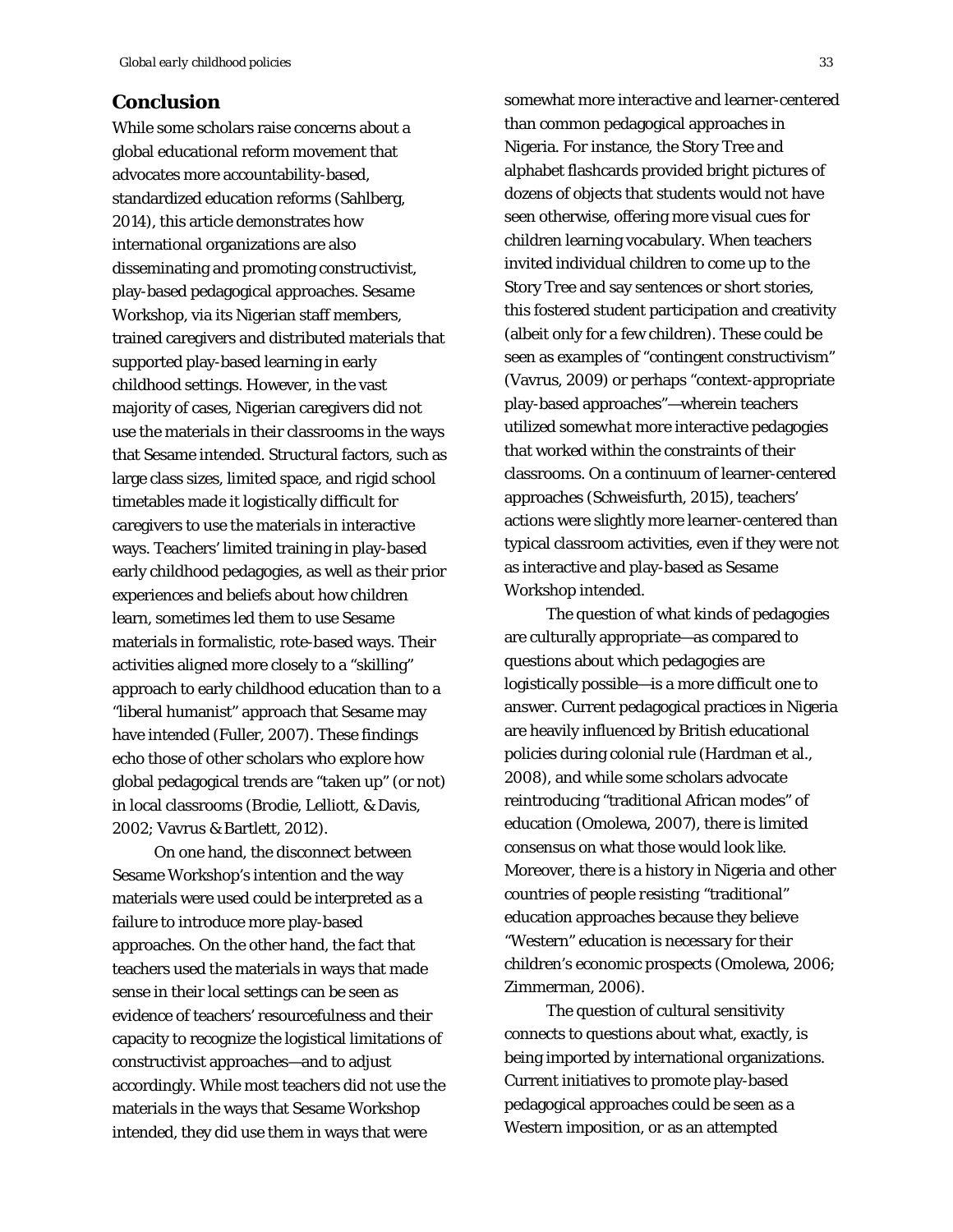corrective to earlier colonial (rote-based) impositions. The fact that some Nigerians (i.e. those who worked for Sesame Workshop) were proponents of play-based pedagogical approaches complicates questions of what is imported—although their elite status and previous experience working for international organizations may distance them from the majority of Nigerian educators. Amidst these questions, scholars must continue to examine what agency local educators have in adapting or resisting global educational reforms to be relevant in their own contexts. When teachers resist pedagogical reforms such as learnercentered approaches, they reveal the limitations of applying policy and practice from one context into another, even when attempts are made to address cultural considerations.

What do the challenges and debates around learner-centered pedagogy mean for early childhood education settings? Many scholars and educators believe that learnercentered pedagogy and play-based approaches are *particularly* important for young children (Bodrova, 2008; Fuller, 2007; Lobman & Ryan, 2007). In studies about secondary teachers hesitating to adopt learner-centered approaches, one concern that such teachers raise is that their students are not comfortable with learnercentered approaches (Mtika & Gates, 2010; Vavrus, 2009). Indeed, if such students have been educated in classrooms since preschool where formalistic, teacher-centered approaches pervade, learner-centered pedagogies will seem unfamiliar and discomfiting. This provides a possible rationale for including more play-based, exploratory approaches at the early childhood level, if students are to become accustomed to classroom participation and knowledge production that are more learner-centered.

Some researchers recommend major reforms that will make learner-centered pedagogy more likely to take root in sub-Saharan African countries, such as changing examinations to be more focused on problem

solving than on rote memorization, increasing teacher training, reducing class sizes, reducing the number of subjects required in the national curriculum, and so on (Mtika & Gates, 2010). These suggestions, while promising, will require significant cultural changes and will take time. In the meantime, working to make early childhood education settings more learnercentered may be a way to start changing teachers' and children's orientations towards learning from the beginning of the educational track.

Scholars who believe that there are universal stages that all children go through, and that educational approaches must be "developmentally appropriate" to these stages, may argue that interactive, play-based pedagogies must be used in early childhood settings—regardless of the cultural context (Copple & Bredekamp, 2010). Advocates of cross-cultural or reconceptualist approaches to early childhood education deny that there is one developmentally appropriate way to teach young children, but would also likely reject formalistic teaching practices as beneficial for all children (Cannella et al., 2007). Any approach that is brought into a new context needs to be adjusted to reflect local conceptualizations of knowledge production, childhood, and pedagogy. Organizations such as Sesame Workshop may need to explore "context-appropriate play-based approaches" that compromise between global beliefs about the best ways young children learn, yet also take cultural contexts into consideration.

#### **Notes**

1. I use the terms "educator," "teacher," and "caregiver" synonymously. Sesame Workshop uses the term "caregiver" to be inclusive of parents, NGO workers, and other professionals who work with children. Most of the caregivers I observed were teachers.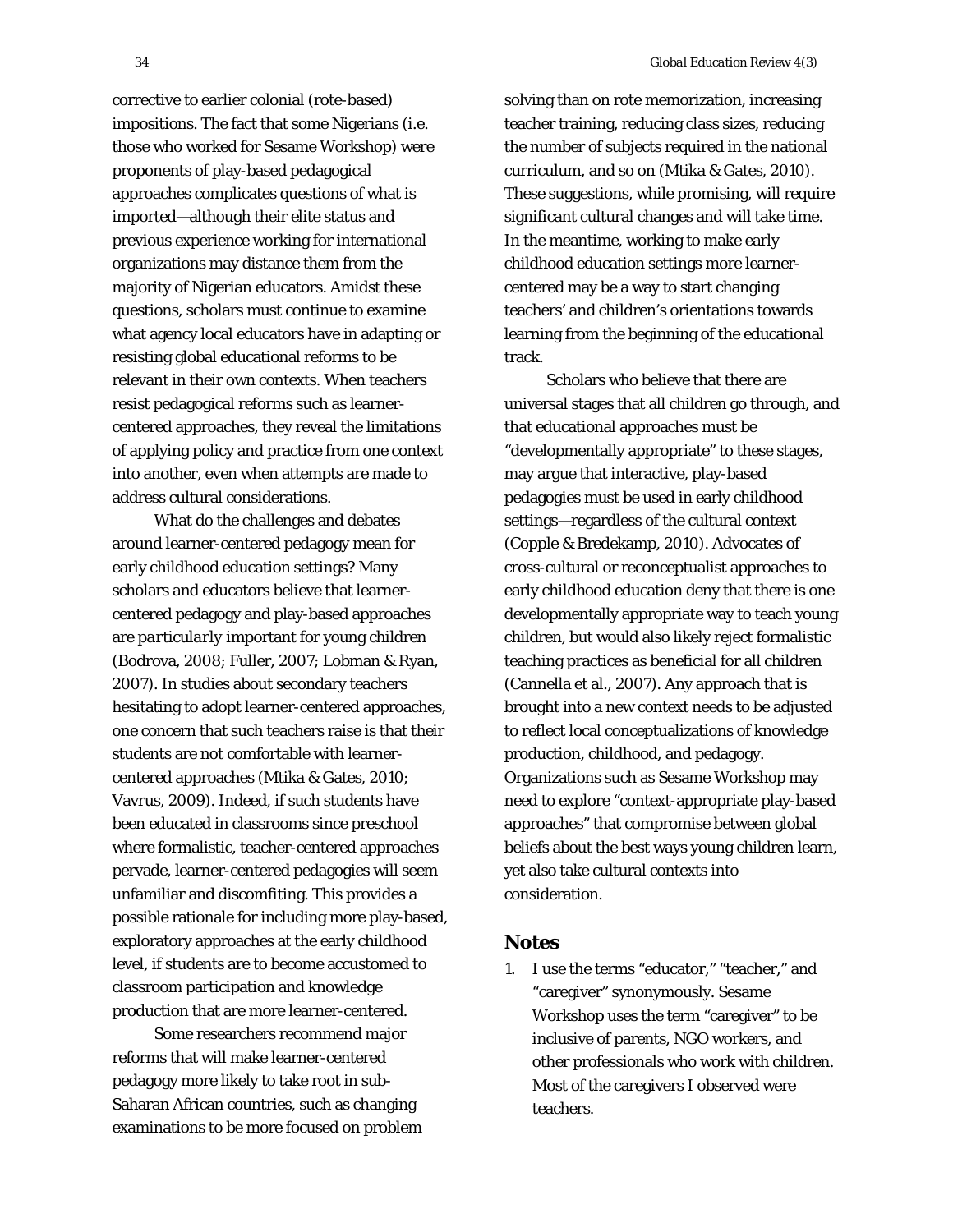- 2. The (Kibria 2005) and (Kibria 2006) are cited in Cole and Lee's (2016) chapter as "Unpublished manuscripts."
- 3. Due to security concerns, my time in Kano was cut short; I was only able to visit one school with the Master Trainer.

## **Author Note**

 I would like to acknowledge the gracious assistance of Sesame Workshop staff members and educators throughout Nigeria. This article benefitted immensely from feedback on earlier drafts from Matthew A.M. Thomas, Susan Garnett Russell, and Elizabeth Buckner. I also thank the GER editors and anonymous reviewers for their help in improving my manuscript. This research was supported by funding from a David L. Boren Fellowship and the Mitchell Leaska Dissertation Award at New York University.

#### **References**

- Bajaj, M. (2011). Human rights education: Ideology, location, and approaches. *Human Rights Quarterly, 33*(2), 481-508.
- Barrett, A. (2007). Beyond the polarisation of pedagogy: Models of classroom practice in Tanzanian primary school. *Comparative Education, 43*(2), 273-294.
- Barrett, A., Sayed, Y., Schweisfurth, M., & Tikly, L. (2015). Learning, pedagogy and the post-2015 education and development agenda. *International Journal of Educational Development, 40*, 231-236.
- Bartlett, L., & Vavrus, F. (2013). Testing and teaching: The Tanzanian national exams and their influence on pedagogy. In F. Vavrus & L. Bartlett (Eds.), *Teaching in tension: International pedagogies, national policies, and teachers' practices in Tanzania* (pp. 93- 114). Boston: Sense Publishers.
- Bodrova, E. (2008). Make-believe play versus academic skills: A Vygotskian approach to today's dilemma of early childhood education. *European Early Childhood Education Research Journal, 16*(3), 357- 369.
- Brodie, K., Lelliott, A., & Davis, H. (2002). Forms and substance in learner-centred teaching: Teachers' take-up from an in-service programme in South Africa. *Teaching and Teacher Education, 18*, 541- 559.
- Campbell, J. (2013). *Nigeria: Dancing on the brink*. New York: Rowman & Littlefield Publishers.
- Cannella, G. S., Swadener, B. B., & Che, Y. (2007). Reconceptualists. In R. S. New & M. Cochran (Eds.), *Early childhood education: An international encyclopedia*. Santa Barbara, CA: Praeger.
- CIA World Factbook- Nigeria. (2017, March 10, 2017). People and Society: Nigeria. Retrieved from https://www.cia.gov/library/publications/the-worldfactbook/geos/ni.html
- Cole, C. F. (2016). .29: The global Sesame effect. In C. F. Cole & J. H. Lee (Eds.), *The Sesame effect: The global impact of the longest street in the world*. New York: Routledge.
- Cole, C. F., & Lee, J. H. (2016). Measuring the difference. In C. F. Cole & J. H. Lee (Eds.), *The Sesame effect: The global impact of the longest street in the world*. New York: Routledge.
- Cooney, J. G. (2016). Foreward. In C. F. Cole & J. H. Lee (Eds.), *The Sesame effect: The global impact of the longest street in the world*. New York: Routledge.
- Copple, C., & Bredekamp, S. (Eds.). (2010). *Developmentally appropriate practice in early childhood programs* (Third ed.). Markham, Canada: Pembroke Publishers Ltd.
- Cuban, L. (1993). *How teachers taught: Constancy and change in American classrooms 1890-1990* (Second ed.). New York: Teachers College Press.
- Davey, C., & Lundy, L. (2011). Towards greater recognition of the right to play: An analysis of Article 31 of the UNCRC. *Children & Society, 25*, 2-14.
- Fluent Research. (2013). *Sesame Square Impact Assessment: Report of Research Findings*. New York: Internal Sesame Workshop document.
- Fuller, B. (2007). *Standardized childhood: The political and cultural struggle over early education*. Stanford, CA: Stanford University Press.
- Hardman, F., Abd-Kadir, J., & Smith, F. (2008). Pedagogical renewal: Improving the quality of classroom interaction in Nigerian primary schools. *International Journal of Educational Development, 28*(1), 55-69.
- Human Rights Watch. (2016). *They set the classrooms on fire: Attacks on education in northeast Nigeria*. Retrieved from https://www.hrw.org/report/2016/04/11/they-setclassrooms-fire/attacks-education-northeast-nigeria - 290612
- Kazeem, A., Jensen, L., & Stokes, C. S. (2010). School attendance in Nigeria: Understanding the impact and intersection of gender, urban-rural residence, and socioeconomic status. *Comparative Education Review, 54*(2), 295-319.
- Lancy, D. F. (2015). *The anthropology of childhood: Cherubs, chattel, changelings* (2nd ed.). New York: Cambridge University Press.
- Lee, J. H., Hsueh, Y., Zuhdi, M., Chakma, S., Hashimi, S. F., & Dollard, L. (2016). How Sesame Workshop promotes early childhood education around the